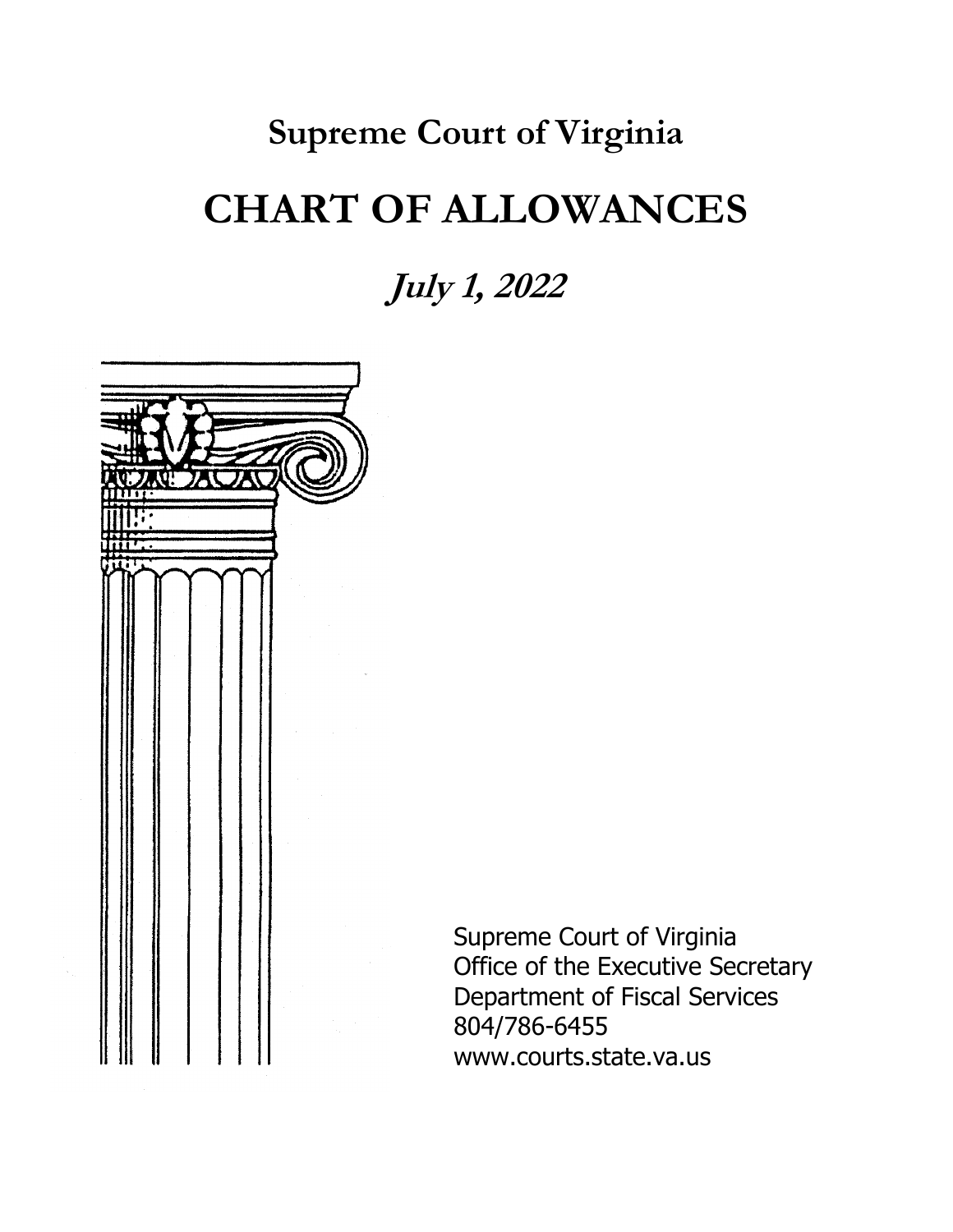# **Policy Requiring the Timely Submission of Payment Requests**

## **Applicability:**

This Policy applies to all requests for payment submitted to the Office of the Executive Secretary of the Supreme Court of Virginia, including, but not limited to, requests for payment submitted by special justices, guardians *ad litem,* interpreters, mediators, court-appointed counsel, court-appointed experts, substitute judges, retired judges and others.

#### **Requirements:**

All requests for payment of fees or for travel or other expenses must be submitted no later than thirty (30) days after the service or the travel is completed. For court-appointed counsel, each time limit is measured from the completion of all proceedings in the court for which the request is being submitted. See Va. Code § 19.2-163.

If a request for payment is submitted more than thirty (30) days after the service or the travel is completed, the Office of the Executive Secretary may require additional documentation.

All requests for payment, whether initially submitted to the court or, as appropriate, to the Office of the Executive Secretary, and any additional documentation required, must be received by the Office of the Executive Secretary within twenty-four (24) months of the date on which the service or the travel is completed. The person submitting the payment request is responsible for ensuring that the request is received by the Office of the Executive Secretary within the twentyfour (24) month period. If necessary, the person submitting the payment request should contact the Office of the Executive Secretary in writing before the end of the twenty-four month period. Any such inquiry may be sent to: Office of the Executive Secretary, Supreme Court of Virginia, Attn. Fiscal Department, 100 N. 9<sup>th</sup> Street, Richmond, Virginia 23219. NO PAYMENT WILL ISSUE AFTER 24 MONTHS FROM THE DATE ON WHICH THE SERVICE OR TRAVEL IS COMPLETED.

FOR INDEPENDENT CONTRACTORS. The Commonwealth of Virginia has a [Substitute Form W-9 \(COVA W-9\)](https://www.doa.virginia.gov/forms/CVG/W9_COVSubstitute.pdf) that is required in lieu of the IRS Form W-9 for each individual who is a US citizen or US resident alien and from each corporation, company, partnership, or association created or organized in the US or under US laws. The COVA W-9 requires additional information needed to ensure the vendor is properly established in the state accounting system.

Any individual who is not employed by the State, but who is conducting State business must submit a Substitute Form W-9 and is subject to the [State Travel Regulations](https://www.doa.virginia.gov/reference/CAPP/CAPP_Topics_Cardinal/20335-2015-Dec.pdf) regarding lodging rates, meals, and other expenses.

## **Waiver Funds:**

Virginia Code § 19.2-163 provides that if at any time the funds allocated for the waivers are exhausted, the Executive Secretary is to certify that fact to the courts, and no additional waivers may be approved. Waiver funds are appropriated annually and typically are exhausted before the end of the year. Therefore, it is important that applications for fee cap waivers be submitted in the same year the service is performed and as early as possible since payment is subject to the availability of funds appropriated for that year.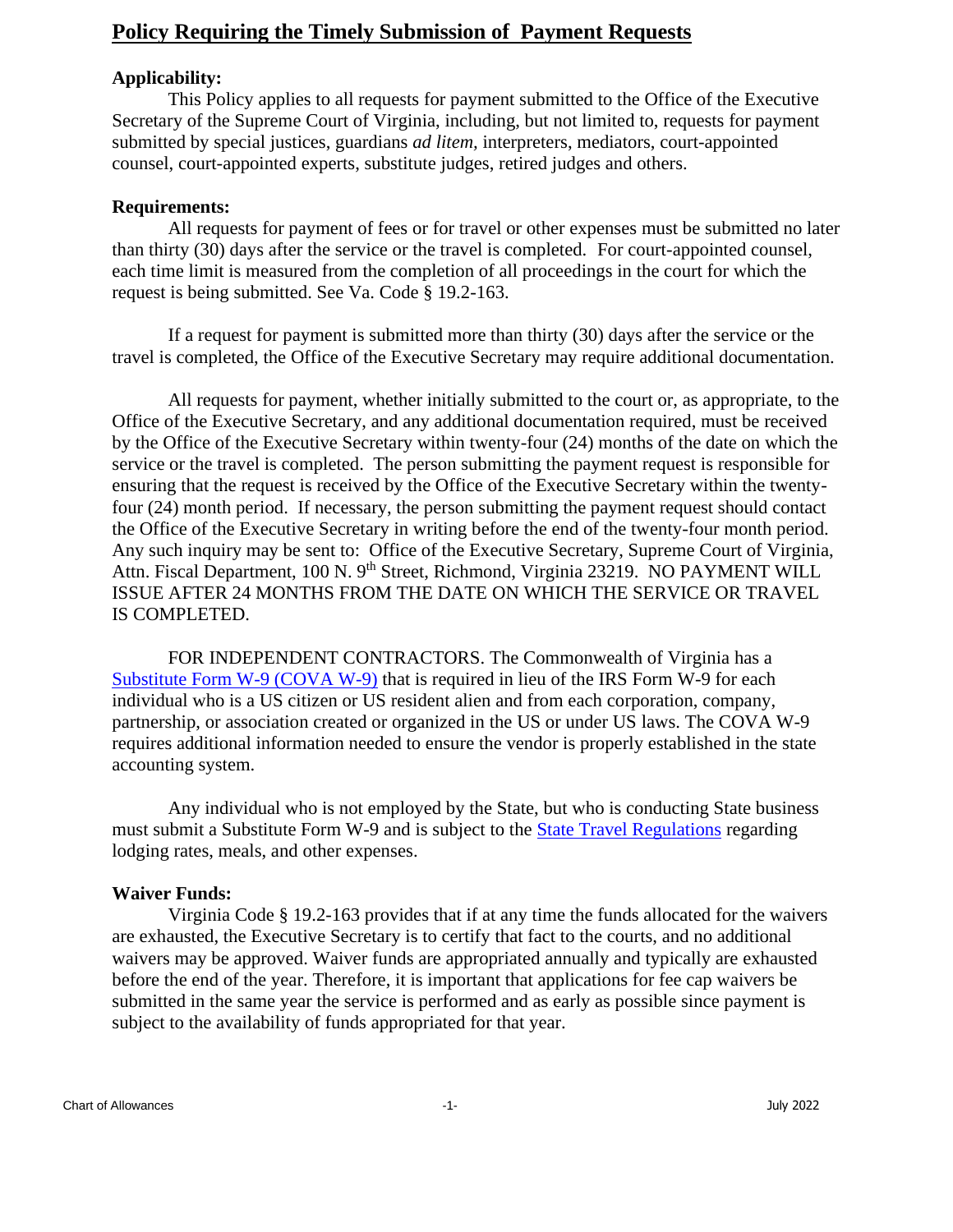# **Hourly Rate for Court-Appointed Counsel**

Unless otherwise specified, the Supreme Court of Virginia's established rate of up to \$90 per hour (in and out of court) for court-appointed counsel shall apply. Time shall be recorded in increments not greater than .10 hour (6 minutes). The hourly rate for court appointed counsel, including guardians *ad litem*, is considered to include staff time and office overhead. Therefore, court appointed counsel, including guardians *ad litem*, should not bill for staff time or office overhead, unless it is expressly authorized by law.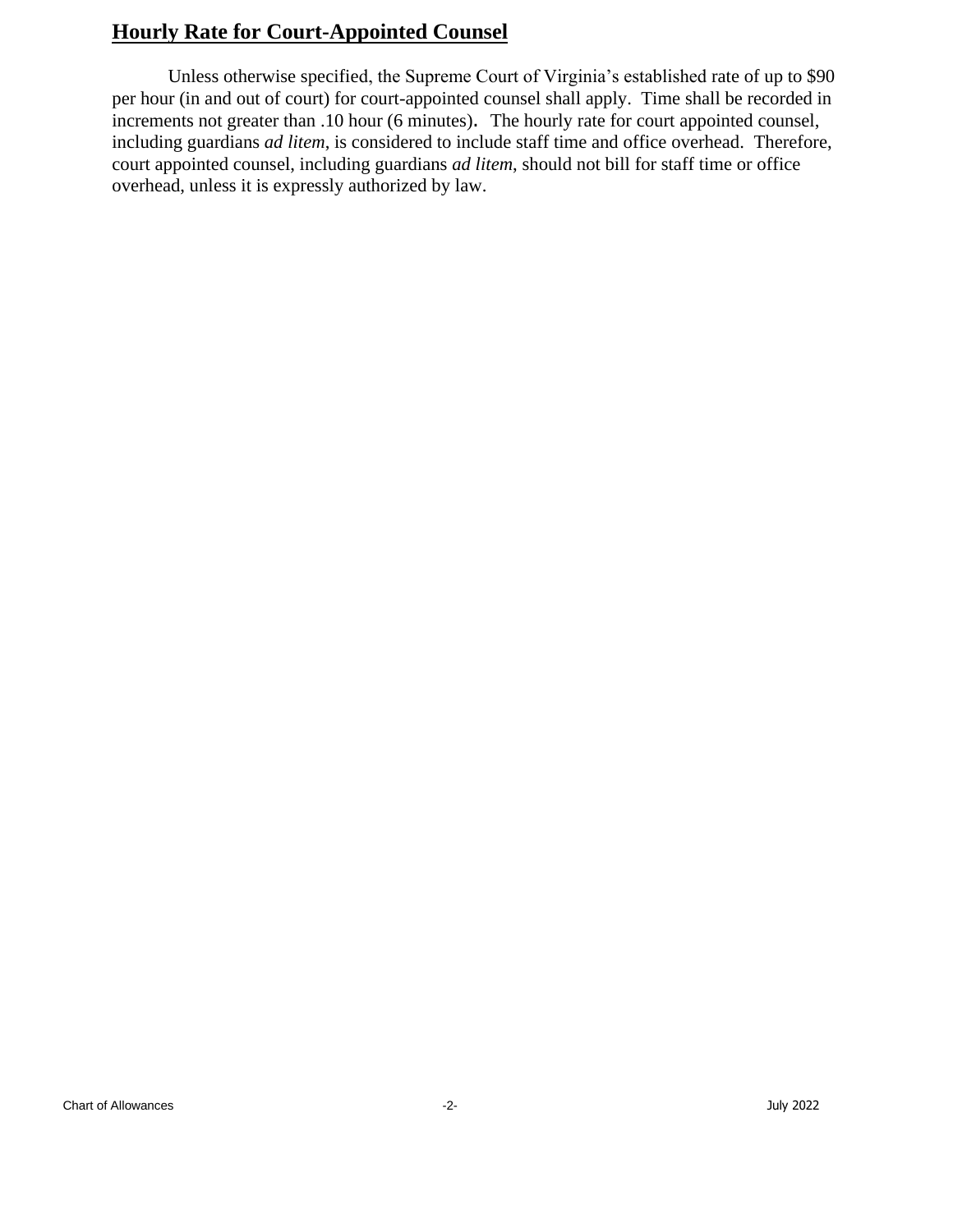| <b>Code Section</b> | <b>Description</b>                                                                                                                                                                                                                                                                                                                                                                                                                                                                                                | Per<br><b>Diem</b> | <b>Statutory</b><br>Limit |
|---------------------|-------------------------------------------------------------------------------------------------------------------------------------------------------------------------------------------------------------------------------------------------------------------------------------------------------------------------------------------------------------------------------------------------------------------------------------------------------------------------------------------------------------------|--------------------|---------------------------|
| $8.01 - 9$          | Guardian ad litem for defendant under a disability in a civil<br>action.                                                                                                                                                                                                                                                                                                                                                                                                                                          |                    |                           |
|                     | Note: Payment out of the criminal fund of fees and expenses of<br>a guardian ad litem for a defendant under a disability in a civil<br>action is authorized only in certain, limited situations, specifically<br>when:                                                                                                                                                                                                                                                                                            |                    |                           |
|                     | (1) in a civil action against an incarcerated felon for divorce<br>where the felon is incarcerated as a result of a crime<br>committed against the felon's spouse, child, or stepchild and<br>involving physical injury, sexual assault, or sexual abuse (as<br>set forth in the statute);                                                                                                                                                                                                                        |                    |                           |
|                     | (2) in a civil action against an incarcerated felon for damages<br>arising out of a criminal act (as set forth in the statute); or                                                                                                                                                                                                                                                                                                                                                                                |                    |                           |
|                     | (3) a court in a divorce action has made specific findings that<br>both the plaintiff and the defendant are indigent and that the<br>defendant is a person under a disability as defined in § 8.01-<br>2, and based upon those findings, the court has determined<br>that payment of the guardian ad litem out of the criminal<br>fund is required as a matter of law. Court order indicating<br>that plaintiff and defendant are both indigent and that<br>defendant is a person under a disability is required. |                    |                           |
|                     | (4) In a civil action to enter an interdiction order pursuant to<br>§4.1-333 when the respondent is indigent and a "person<br>under a disability" as defined by §8.01-2.                                                                                                                                                                                                                                                                                                                                          |                    |                           |
|                     | The Supreme Court of Virginia's established rate of up to<br>\$75/hour in court and \$55/hour out of court for guardians ad<br>litem applies. Time shall be recorded in increments not greater<br>than .10 hour (6 minutes). The hourly rate for court appointed<br>counsel, including guardians ad litem, is considered to include                                                                                                                                                                               |                    |                           |

staff time and office overhead. Therefore, court appointed counsel, including guardians *ad litem*, should not bill for staff time or office overhead, unless it is expressly authorized by law.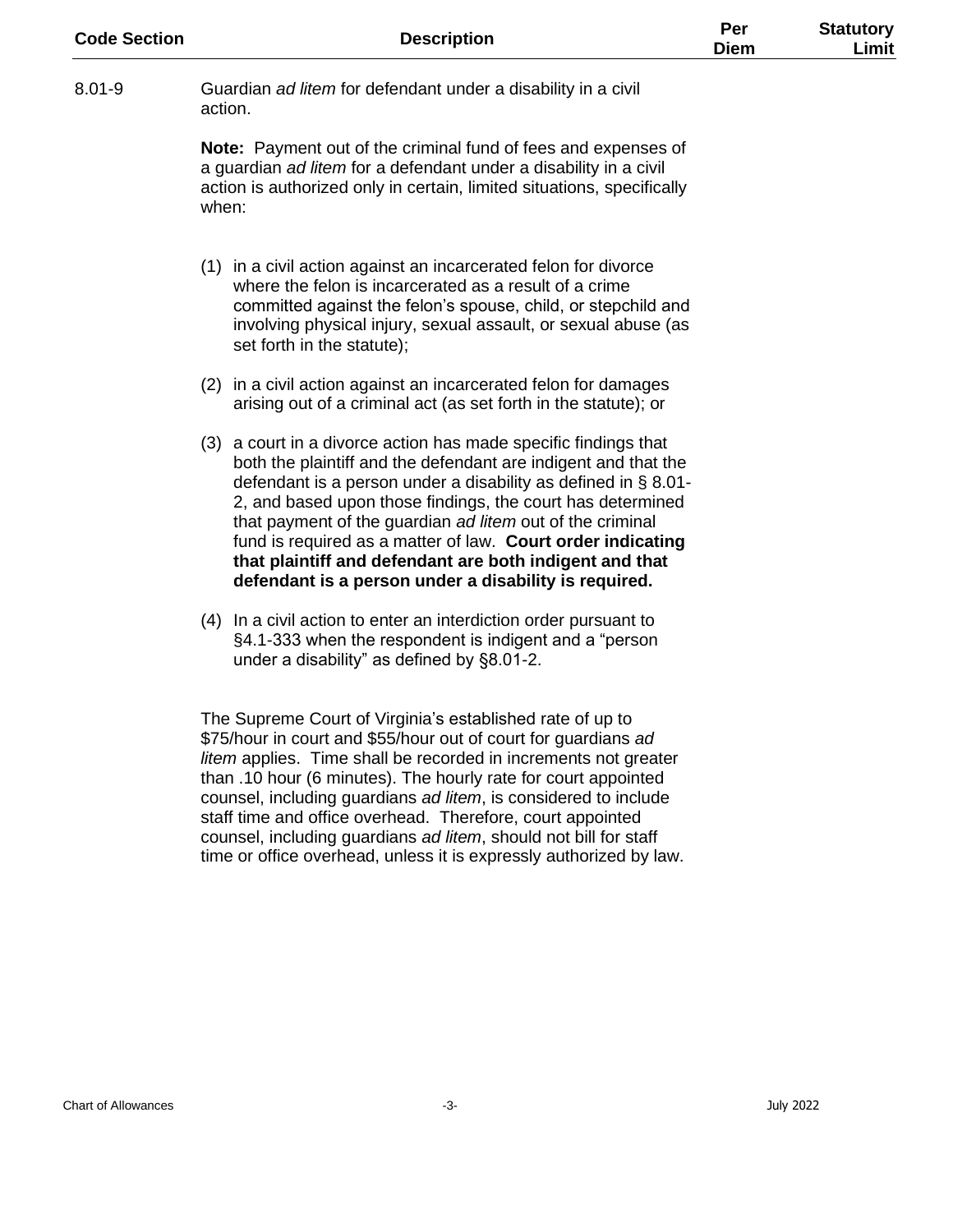| <b>Code Section</b> | <b>Description</b>                                                                                                                                                                                                                                                                                                                                                                                                                                                                                                                          | Per<br><b>Diem</b> | <b>Statutory</b><br>Limit |
|---------------------|---------------------------------------------------------------------------------------------------------------------------------------------------------------------------------------------------------------------------------------------------------------------------------------------------------------------------------------------------------------------------------------------------------------------------------------------------------------------------------------------------------------------------------------------|--------------------|---------------------------|
| 8.01-384.1          | Interpreters for the speech-impaired or hearing-impaired in civil<br>proceedings                                                                                                                                                                                                                                                                                                                                                                                                                                                            |                    |                           |
|                     | <b>Note:</b> Certified interpreters under contract with the Department<br>for the Deaf and Hard-of-Hearing who provide services to any<br>Virginia state court must submit the required paperwork directly<br>to that Department. DO NOT SUBMIT ON FORM DC-40.<br>DEPARTMENT OF DEAF AND HARD-OF-HEARING WILL<br><b>SUBMIT.</b>                                                                                                                                                                                                             |                    |                           |
| 8.01-384.1:1        | Interpreters for non-English-speaking persons in civil cases.                                                                                                                                                                                                                                                                                                                                                                                                                                                                               |                    |                           |
|                     | Submit Form DC-44 List of Allowances-Interpreter                                                                                                                                                                                                                                                                                                                                                                                                                                                                                            |                    |                           |
|                     | See Judicial Council Guidelines (copy available online at:<br>http://www.courts.state.va.us/courtadmin/aoc/djs/programs/<br>interpreters/manuals/lep/chapter08/pdf.                                                                                                                                                                                                                                                                                                                                                                         |                    |                           |
|                     | Note: Requests for foreign language translations of written<br>materials should be submitted to the Foreign Language Services<br>Coordinator at the Office of the Executive Secretary to determine<br>whether a staff or contract interpreter/translator is available, prior<br>to arranging for translation services by another provider.                                                                                                                                                                                                  |                    |                           |
| $16.1 - 241$ (W)    | Counsel-petition for judicial authorization for abortion                                                                                                                                                                                                                                                                                                                                                                                                                                                                                    |                    | \$120.00                  |
|                     | Guardian ad litem-petition for judicial authorization for abortion                                                                                                                                                                                                                                                                                                                                                                                                                                                                          |                    |                           |
|                     | The Supreme Court of Virginia's established rate of up to<br>\$75/hour in court and \$55/hour out of court for guardians ad<br>litem applies. Time shall be recorded in increments not greater<br>than .10 hour (6 minutes). The hourly rate for court appointed<br>counsel, including guardians ad litem, is considered to include<br>staff time and office overhead. Therefore, court appointed<br>counsel, including guardians ad litem, should not bill for staff<br>time or office overhead, unless it is expressly authorized by law. |                    |                           |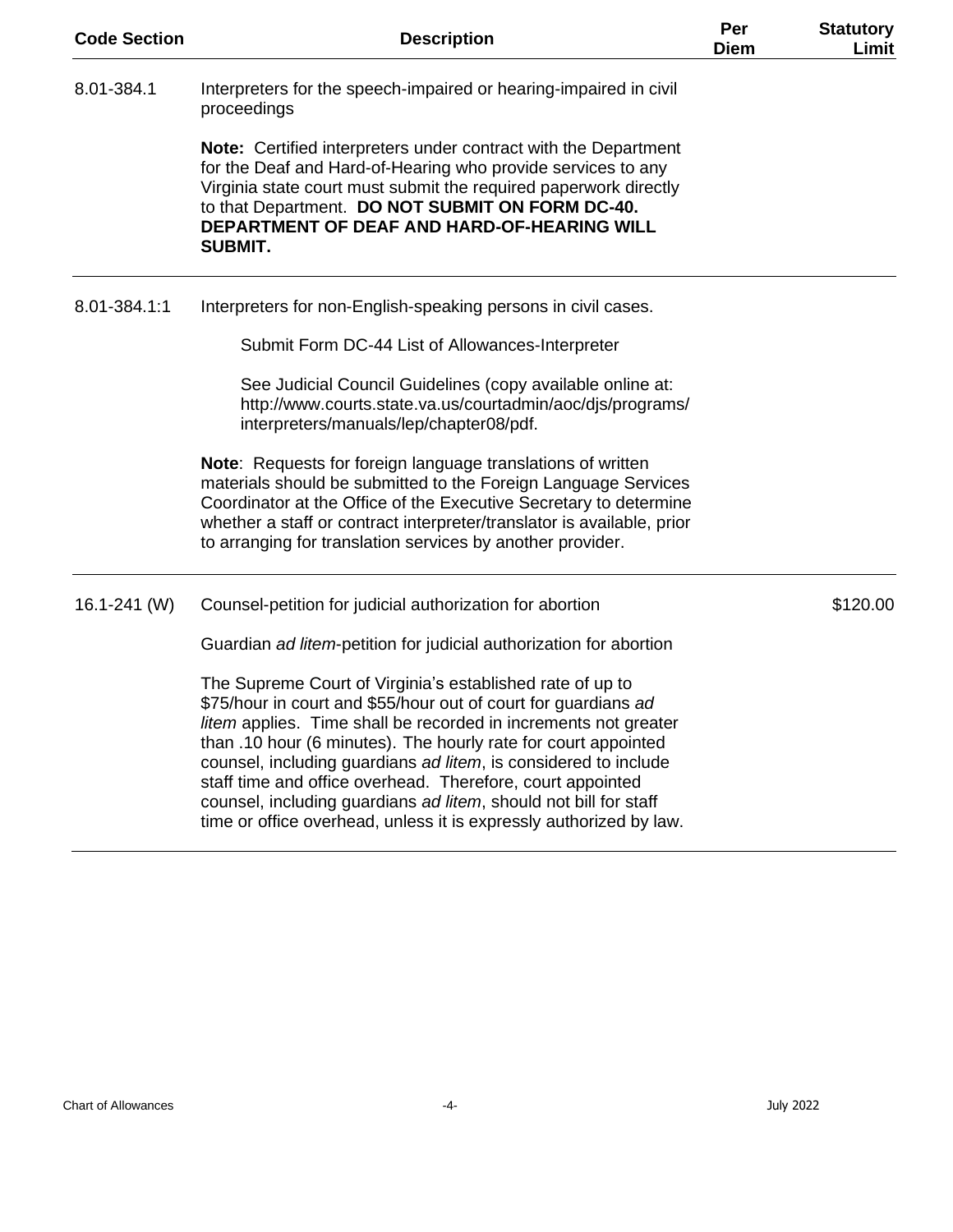| <b>Code Section</b> | <b>Description</b>                                                                                                                                                                                                                                                                                                                                                                                                                                                                                                                                                                                                                                                                                                                                                        | Per<br><b>Diem</b> | <b>Statutory</b><br>Limit |
|---------------------|---------------------------------------------------------------------------------------------------------------------------------------------------------------------------------------------------------------------------------------------------------------------------------------------------------------------------------------------------------------------------------------------------------------------------------------------------------------------------------------------------------------------------------------------------------------------------------------------------------------------------------------------------------------------------------------------------------------------------------------------------------------------------|--------------------|---------------------------|
| 16.1-267            | Court-appointed attorney J&DR                                                                                                                                                                                                                                                                                                                                                                                                                                                                                                                                                                                                                                                                                                                                             |                    | \$120.00                  |
|                     | Guardian ad litem J&DR: The Supreme Court of Virginia's<br>established rate of up to \$75/hour in court and \$55/hour out of<br>court for guardians ad litem applies. Time spent in face-to-face<br>contact with the child being represented shall be compensated at<br>the in-court rate and included as part of the entry of the in-court<br>time recorded on form DC-40. (§ 16.1-274) Time shall be<br>recorded in increments not greater than .10 hour (6 minutes).<br>The in-court rate applies for time spent in contact with the child<br>by telephone or audio-video communication when a child is<br>placed in a residential facility that does not allow in-person visits<br>and otherwise when the judge determines that in-person contact<br>is not feasible. |                    |                           |
|                     | The hourly rate for court appointed counsel, including guardians<br>ad litem, is considered to include staff time and office overhead.<br>Therefore, court appointed counsel, including guardians ad litem,<br>should not bill for staff time or office overhead, unless it is<br>expressly authorized by law.                                                                                                                                                                                                                                                                                                                                                                                                                                                            |                    |                           |
|                     | Requests by an attorney who serves as a guardian ad litem for a<br>child for reimbursement submitted on a DC-40 for out of court<br>time and costs associated with administering or overseeing drug<br>tests performed after June 30, 2014 cannot be approved for<br>payment from the Criminal Fund.                                                                                                                                                                                                                                                                                                                                                                                                                                                                      |                    |                           |
|                     | See attached court-appointed counsel fee cap waiver information<br>and instructions                                                                                                                                                                                                                                                                                                                                                                                                                                                                                                                                                                                                                                                                                       |                    |                           |
| 16.1-276            | Out-of-state witness - compensation of travel expenses                                                                                                                                                                                                                                                                                                                                                                                                                                                                                                                                                                                                                                                                                                                    |                    | .625/mile                 |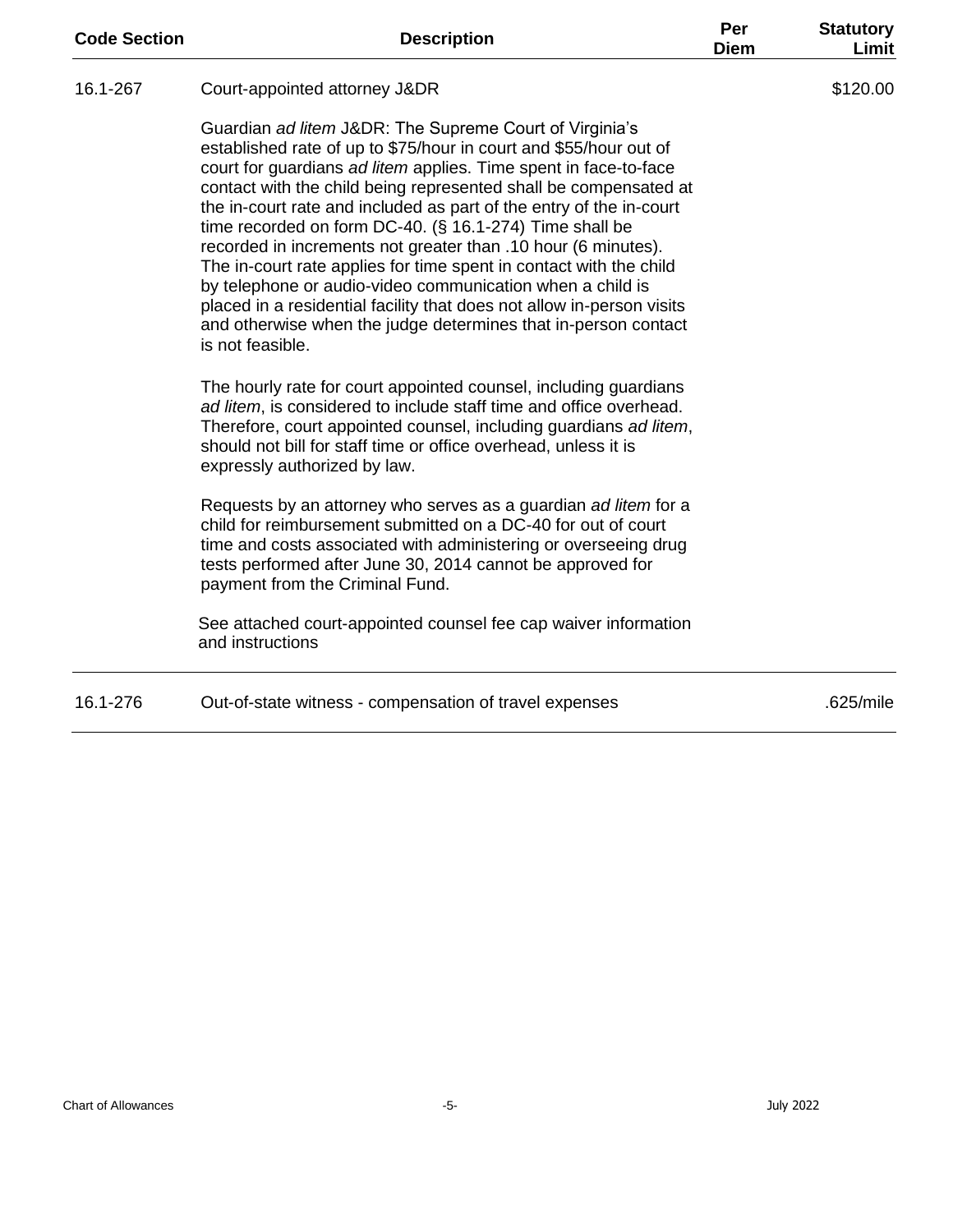| <b>Code Section</b> | <b>Description</b>                                                                                                                                                                                                                                                                                                         | Per<br><b>Diem</b> | <b>Statutory</b><br>Limit |
|---------------------|----------------------------------------------------------------------------------------------------------------------------------------------------------------------------------------------------------------------------------------------------------------------------------------------------------------------------|--------------------|---------------------------|
| 16.1-299.1          | Blood sample required for DNA analysis upon conviction or<br>adjudication of felony (Juvenile).                                                                                                                                                                                                                            |                    |                           |
|                     | <b>Note:</b> A juvenile convicted of a felony or adjudicated<br>delinquent on the basis of an act which would be a felony if<br>committed by an adult shall have a sample of his blood taken for<br>DNA analysis provided the juvenile was fourteen years of age or<br>older at the time of the commission of the offense. |                    |                           |
|                     | The Criminal Fund will reimburse only when:                                                                                                                                                                                                                                                                                |                    |                           |
|                     | (1) The defendant has been convicted of a felony or adjudicated<br>delinquent on the basis of an act which would be a felony if<br>committed by an adult, but was not sentenced to a period of<br>confinement (e.g., was placed on probation or on suspended<br>execution of sentence or                                   |                    |                           |
|                     | (2) The convicted juvenile was remanded to the custody of the<br>sheriff solely for the purpose of blood withdrawal, but the<br>sheriff does not have the resources available, contracted or<br>on staff, and must secure the services of a private provider<br>to conduct the withdrawal.                                 |                    |                           |
|                     | Form DC-40 must be accompanied by Form CC-1390.                                                                                                                                                                                                                                                                            |                    |                           |
| 16.1-361            | Compensation of Experts - J&DR Competency<br>Court appearance - Witness Fee, Mileage                                                                                                                                                                                                                                       |                    |                           |
|                     | (1) Evaluation of Competency to Stand Trial (Guidelines<br>established by the Supreme Court of Virginia after<br>consultation with the Department of Behavioral Health and<br>Development Services)                                                                                                                        |                    | \$400.00                  |
|                     | (2) Court Appearance - Witness Fee (plus mileage at .625/mile)                                                                                                                                                                                                                                                             |                    | \$100.00                  |
|                     | <b>Note:</b> Pursuant to §16.1-357, the Commissioner of Behavioral<br>Health and Developmental Services arranges for court-ordered<br>services to restore competency, which are not payable from the<br>Criminal Fund.                                                                                                     |                    |                           |
| 17.1-611            | Witness for the Commonwealth                                                                                                                                                                                                                                                                                               |                    |                           |
|                     | <b>Mileage and Tolls Only</b>                                                                                                                                                                                                                                                                                              |                    | .625/mile                 |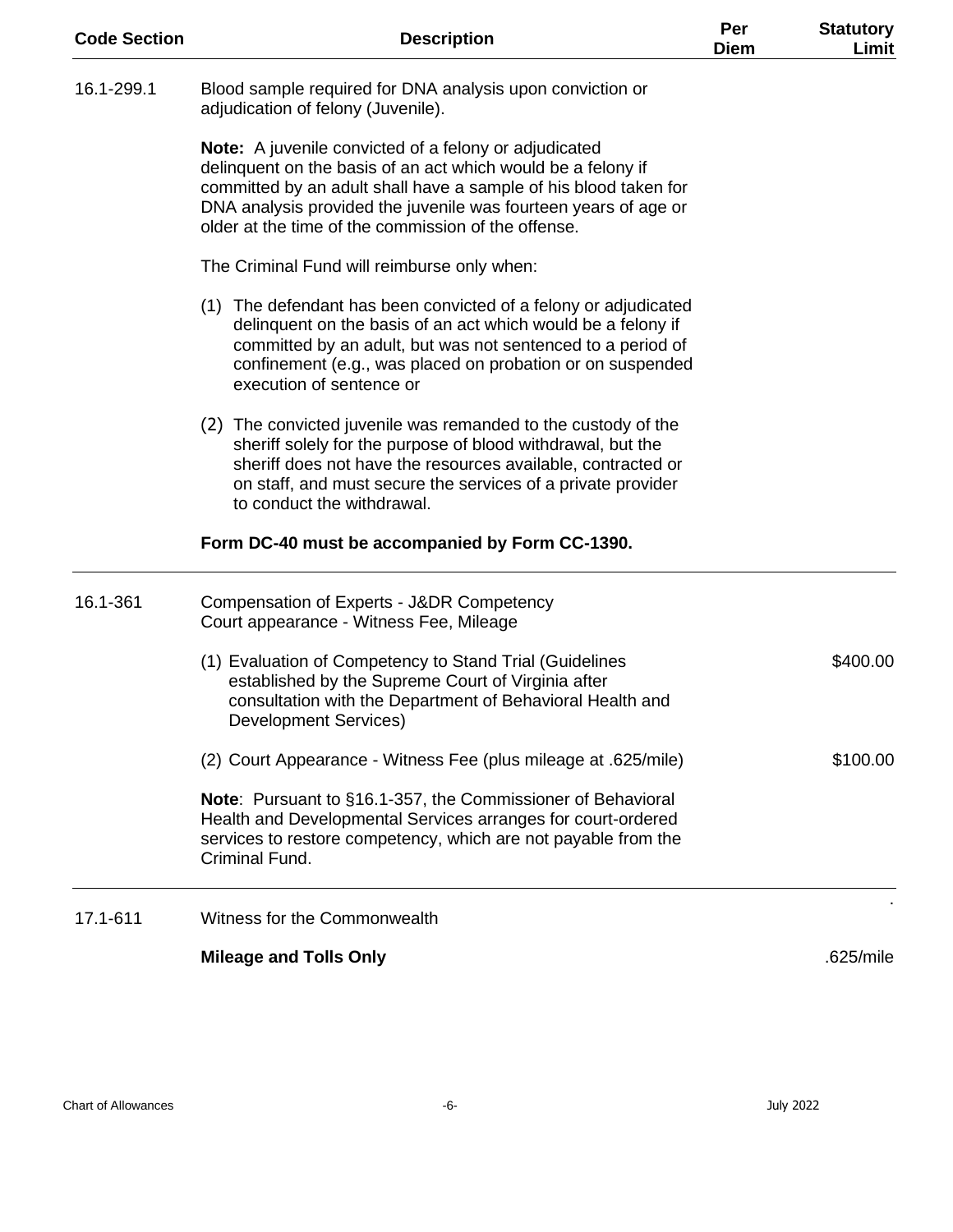| <b>Code Section</b> | <b>Description</b>                                                                                                                              | Per<br><b>Diem</b> | <b>Statutory</b><br>Limit |
|---------------------|-------------------------------------------------------------------------------------------------------------------------------------------------|--------------------|---------------------------|
| 17.1-612            | <b>Expert Witness</b>                                                                                                                           |                    |                           |
|                     | Court order and itemized invoice required                                                                                                       |                    |                           |
| 17.1-618            | Juror per diem (Includes travel expenses)<br>(Use Form DC-43)                                                                                   | \$30.00            |                           |
| 18.2-252            | Suspended sentence conditioned upon substance abuse<br>screening and testing                                                                    |                    |                           |
| 18.2-254            | Commitment of convicted person for treatment for drug or<br>alcohol abuse (substance abuse screening and testing)                               |                    |                           |
| 18.2-268.8          | DUI - Withdrawal of blood by Commonwealth or local office                                                                                       |                    | \$25.00                   |
| 18.2-346.1          | Testing of persons convicted of prostitution or certain drug<br>offenses for sexually transmitted infections when requested by<br>the defendant |                    |                           |
| 19.2-11.01          | Victim's Rights (payment for guardian ad litem authorized<br>pursuant to $§19.2-163)$                                                           |                    |                           |
| 19.2-70.2           | Pen register or trap and trace device (expenses of providing<br>facilities and assistance)                                                      |                    |                           |
| 19.2-112            | Extradition allowance expenses                                                                                                                  |                    |                           |
|                     | (Submit on a Travel Expense Reimbursement Voucher)                                                                                              |                    |                           |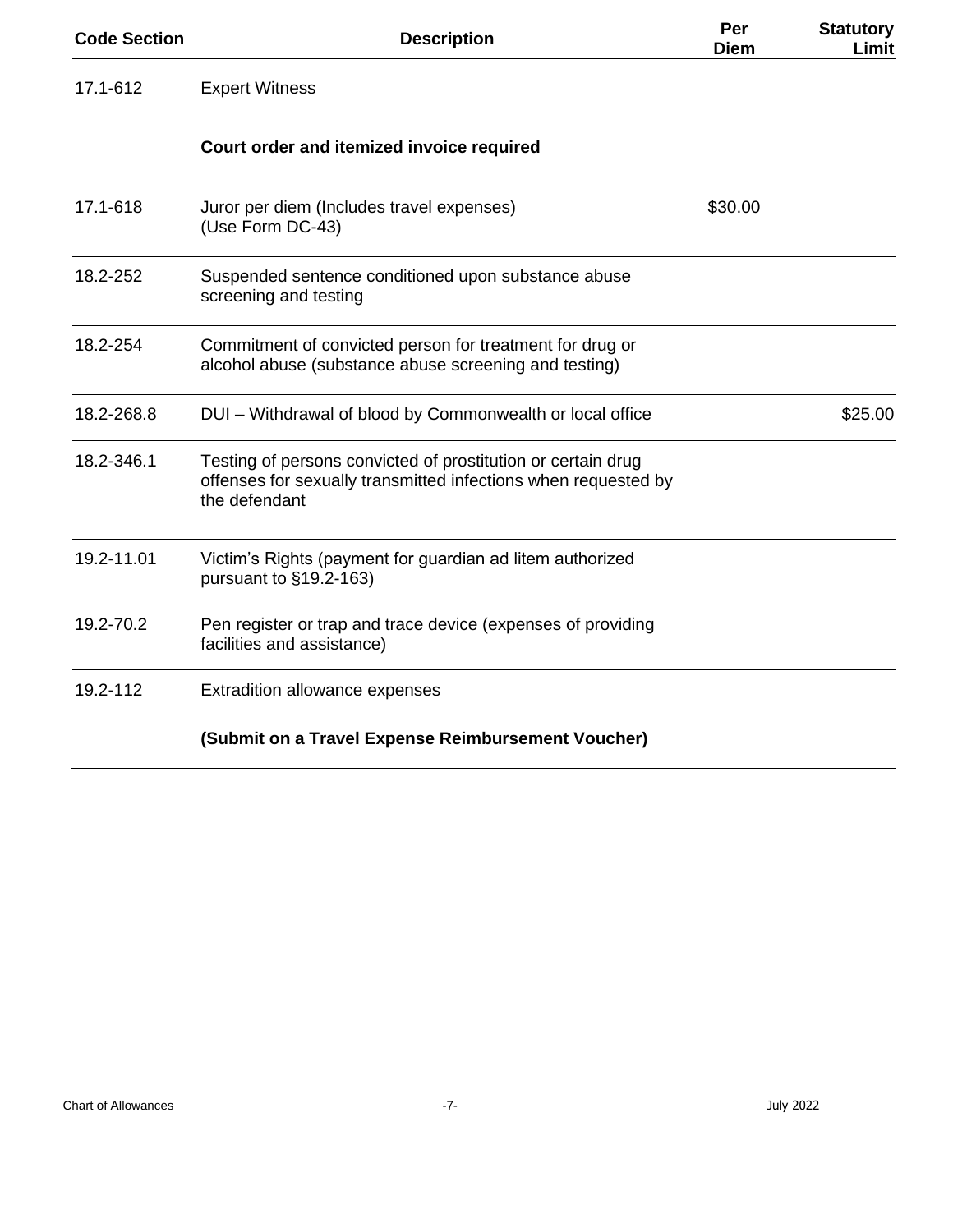| <b>Code Section</b> | <b>Description</b>                                                                                                                                                                                                                                                                                                                                                                                                                                                                                   | Per<br><b>Diem</b> | <b>Statutory</b><br>Limit |
|---------------------|------------------------------------------------------------------------------------------------------------------------------------------------------------------------------------------------------------------------------------------------------------------------------------------------------------------------------------------------------------------------------------------------------------------------------------------------------------------------------------------------------|--------------------|---------------------------|
| $19.2 - 152.12$     | Required representation for respondent in protective order<br>proceeding under Chapter 9.1 of Title 19.2 (§19.2-152.7:1<br>through 19.2-152.12).                                                                                                                                                                                                                                                                                                                                                     |                    |                           |
|                     | The Criminal Fund will compensate for the representation of a<br>respondent in an applicable protective order proceeding only<br>when:                                                                                                                                                                                                                                                                                                                                                               |                    |                           |
|                     | (1) Counsel is required pursuant to the Servicemembers Civil<br>Relief Act (§8.01-15.2), or                                                                                                                                                                                                                                                                                                                                                                                                          |                    |                           |
|                     | (2) A guardian ad litem is required because respondent is a<br>"person under a disability" as defined by §8.01-2 (see §8.01-<br>9).                                                                                                                                                                                                                                                                                                                                                                  |                    |                           |
|                     | Compensation as either counsel or a guardian ad litem is limited<br>in district court to a cap of \$120 and in circuit court to a cap of<br>\$158, since the statute provides that "the court may order such<br>counsel or guardian ad litem to be compensated for services<br>pursuant to §19.2-163."                                                                                                                                                                                               |                    |                           |
| 19.2-155            | Appointment of substitute for Commonwealth Attorney (private<br>attorneys only)                                                                                                                                                                                                                                                                                                                                                                                                                      |                    |                           |
|                     | Special prosecutors are typically commonwealth's attorneys<br>appointed from another jurisdiction. In the event a<br>commonwealth's attorney is not available, a private attorney can<br>be appointed and compensated as stated below.                                                                                                                                                                                                                                                               |                    |                           |
|                     | Use §19.2-332 as the authorizing Code section from the Chart of<br>Allowance on Form DC-40. Attach copy of appointment order<br>and a copy of Executive Secretary's approval required for<br>the appointment of a special prosecutor.                                                                                                                                                                                                                                                                |                    |                           |
|                     | The Supreme Court of Virginia's established rate of up to<br>\$90/hour in and out of court applies. Time shall be recorded in<br>increments not greater than .10 hour (6 minutes). The hourly rate<br>for court appointed counsel, including guardians ad litem, is<br>considered to include staff time and office overhead. Therefore,<br>court appointed counsel, including guardians ad litem, should not<br>bill for staff time or office overhead, unless it is expressly<br>authorized by law. |                    |                           |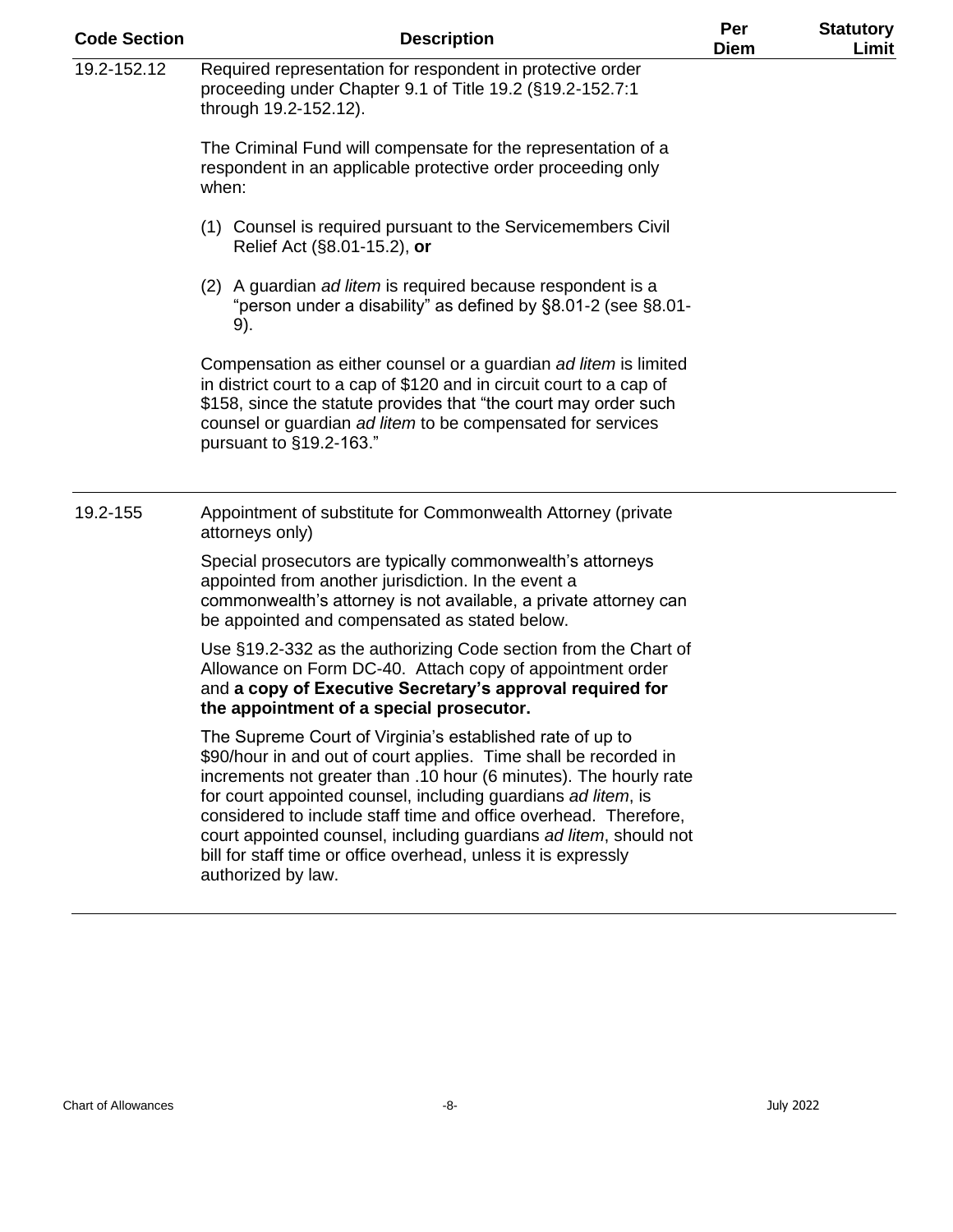| <b>Code Section</b> | <b>Description</b>                                                                                                                                                                                                                                                                                                                                                                                                                                                                                                                                                                                                                                                                                                                                                                            | Per<br><b>Diem</b> | <b>Statutory</b><br>Limit |
|---------------------|-----------------------------------------------------------------------------------------------------------------------------------------------------------------------------------------------------------------------------------------------------------------------------------------------------------------------------------------------------------------------------------------------------------------------------------------------------------------------------------------------------------------------------------------------------------------------------------------------------------------------------------------------------------------------------------------------------------------------------------------------------------------------------------------------|--------------------|---------------------------|
| 19.2-163            | Court-appointed attorney:                                                                                                                                                                                                                                                                                                                                                                                                                                                                                                                                                                                                                                                                                                                                                                     |                    |                           |
|                     | District Court*                                                                                                                                                                                                                                                                                                                                                                                                                                                                                                                                                                                                                                                                                                                                                                               |                    | \$120.00                  |
|                     | District Court - preliminary hearing aggravated murder (Class<br>1 felony)                                                                                                                                                                                                                                                                                                                                                                                                                                                                                                                                                                                                                                                                                                                    |                    | Set by Court**            |
|                     | Circuit Court – aggravated murder (Class 1 felony)                                                                                                                                                                                                                                                                                                                                                                                                                                                                                                                                                                                                                                                                                                                                            |                    | Set by Court**            |
|                     | Circuit Court - felony punishable by more than 20 years                                                                                                                                                                                                                                                                                                                                                                                                                                                                                                                                                                                                                                                                                                                                       |                    | \$1,235.00                |
|                     | Circuit Court - all other felonies                                                                                                                                                                                                                                                                                                                                                                                                                                                                                                                                                                                                                                                                                                                                                            |                    | \$445.00                  |
|                     | Circuit Court - misdemeanor punishable by confinement in jail                                                                                                                                                                                                                                                                                                                                                                                                                                                                                                                                                                                                                                                                                                                                 |                    | \$158.00                  |
|                     | See related court-appointed counsel fee cap waiver information<br>and instructions on pages 12-13                                                                                                                                                                                                                                                                                                                                                                                                                                                                                                                                                                                                                                                                                             |                    |                           |
|                     | Note:<br>(1) *If felony charge for adult in juvenile court or general district<br>court is disposed of in the district court, then circuit court<br>felony rates apply. Felony class or possible punishment, if<br>the felony is unclassified, must be indicated.                                                                                                                                                                                                                                                                                                                                                                                                                                                                                                                             |                    |                           |
|                     | (2) For revocation of probation - indicate $\S$ 19.2-306 as the<br>original code section charged; note either felony or<br>misdemeanor and the highest class of the original charges.<br>Payment is allowed on the basis of only one charge. For<br>example, if a defendant who is on probation for 5 charges<br>were subject to a probation revocation proceeding, the<br>court-appointed attorney would be reimbursed for only 1<br>charge --- the probation revocation. The fee cap in this<br>example would be determined based on the highest fee cap<br>of the original five charges.                                                                                                                                                                                                   |                    |                           |
|                     | (3) Guardian ad litem or Juvenile Appeal must be indicated.<br>The Supreme Court of Virginia's established rate of up to<br>\$75/hour in court and \$55/hour out of court for guardians ad<br>litem applies. Time shall be recorded in increments not<br>greater than .10 hour (6 minutes). The fee for counsel<br>appointed pursuant to §16.1-266 to represent a parent or<br>guardian in a civil matter is up to \$120 in J&DR court and up<br>to \$158 in circuit court. The hourly rate for court appointed<br>counsel, including guardians ad litem, is considered to<br>include staff time and office overhead. Therefore, court<br>appointed counsel, including guardians ad litem, should not<br>bill for staff time or office overhead, unless it is expressly<br>authorized by law. |                    |                           |
|                     | (4) Authorization for payment out of the criminal fund of a<br>guardian ad litem appointed in a circuit court is limited to an<br>appeal from J&DR court and appointment of the guardian ad<br>litem under §16.1-266.                                                                                                                                                                                                                                                                                                                                                                                                                                                                                                                                                                         |                    |                           |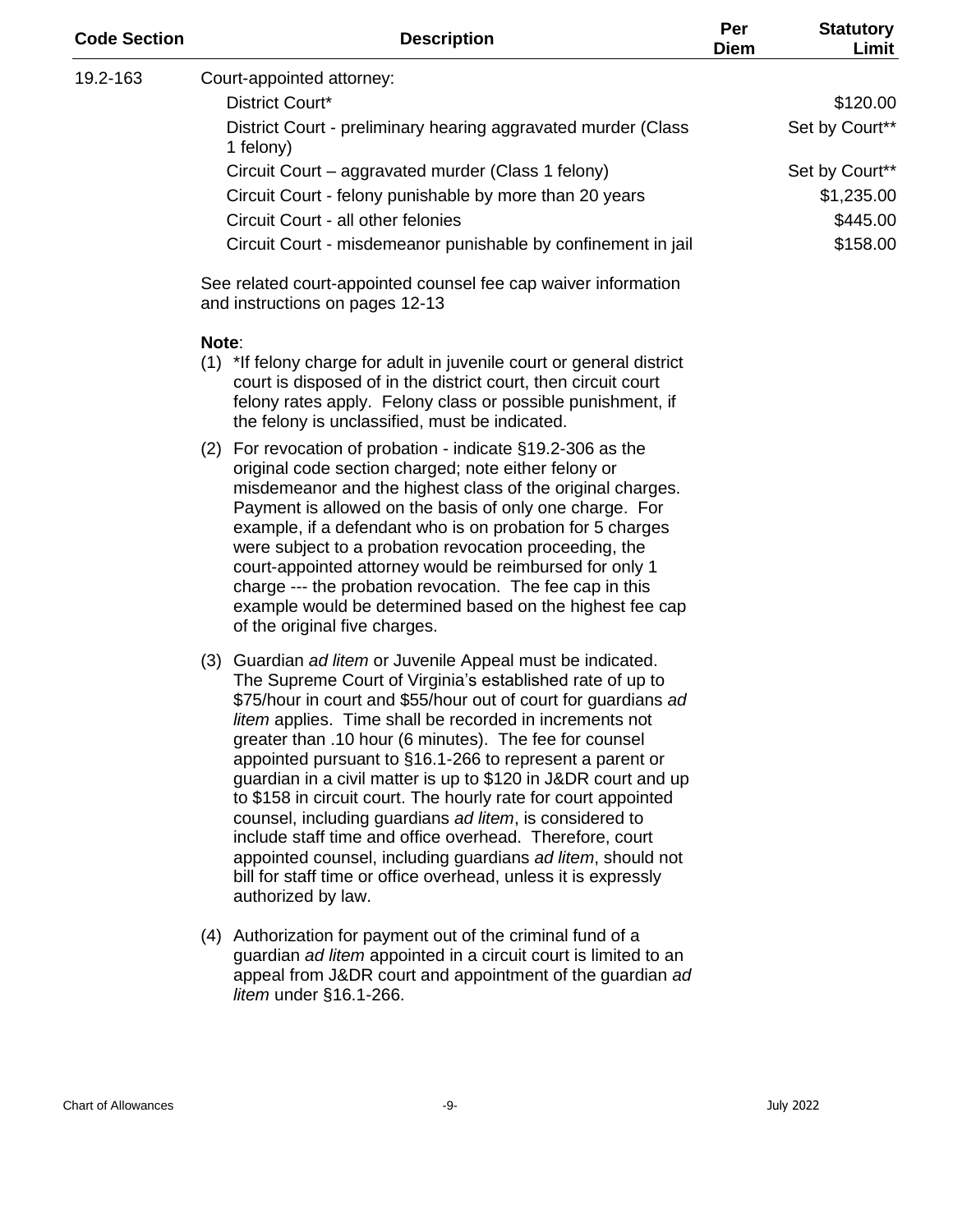| <b>Code Section</b>        | <b>Description</b>                                                                                                                                                                                                                                                                                                                                                                                                                                                                                                                                                                                                                          | Per<br><b>Diem</b> | <b>Statutory</b><br>Limit |
|----------------------------|---------------------------------------------------------------------------------------------------------------------------------------------------------------------------------------------------------------------------------------------------------------------------------------------------------------------------------------------------------------------------------------------------------------------------------------------------------------------------------------------------------------------------------------------------------------------------------------------------------------------------------------------|--------------------|---------------------------|
|                            | (5) If a judge concludes that counsel for an indigent respondent<br>in a civil contempt proceeding for failure to pay child support<br>is constitutionally required by the holding in Turner v.<br>Rogers, 131 S. Ct. 2507, 2011 U.S. LEXIS 4566 (2011), an<br>attorney may be appointed for a fee of up to \$120 in J&DR<br>court and up to \$158 in circuit court.                                                                                                                                                                                                                                                                        |                    |                           |
|                            | Court order indicating that the respondent is indigent<br>and that due process requires the appointment must be<br>submitted with Form DC-40.                                                                                                                                                                                                                                                                                                                                                                                                                                                                                               |                    |                           |
|                            | (6) Payment for psychological evaluations and drug testing in<br>custody matters pursuant to §16.1-278.15 is not authorized.                                                                                                                                                                                                                                                                                                                                                                                                                                                                                                                |                    |                           |
|                            | (7) Counsel representing a defendant charged with a Class 1<br>felony (aggravated murder) may submit to the court on a<br>monthly basis, a statement of all costs incurred and fees<br>charged by him in the case during that month. Whenever the<br>total charges are deemed reasonable by the court for which<br>payment has not previously been made or requested exceed<br>\$1,000, the court may direct that payment be made.<br>Completed District Court Form DC-334 (Request for<br>Appointment of a Lawyer) indicating "Aggravated Murder" or<br>Circuit Court Order must be attached when submitting<br>voucher for reimbursement. |                    |                           |
|                            | *The Supreme Court of Virginia has established<br>separate hourly rates for aggravated murder of up to<br>\$150 per hour in court and \$120 per hour out of court.                                                                                                                                                                                                                                                                                                                                                                                                                                                                          |                    |                           |
|                            | (8) Representation by a court appointed attorney of a defendant<br>with regard to an ancillary misdemeanor certified to circuit<br>court along with a felony under Va. Code §19.2-190.1 is<br>eligible for compensation of up to \$120 for each<br>misdemeanor. Because that portion of the representation<br>for the ancillary misdemeanor does not involve the<br>conclusion of the matter, that representation of the ancillary<br>misdemeanor in district court is not eligible for further<br>compensation under the waiver provision of §19.2-163.                                                                                    |                    |                           |
|                            | (9) Representation by a court-appointed attorney of a defendant<br>with regard to an extradition warrant is eligible for<br>compensation of up to \$120.                                                                                                                                                                                                                                                                                                                                                                                                                                                                                    |                    |                           |
|                            |                                                                                                                                                                                                                                                                                                                                                                                                                                                                                                                                                                                                                                             |                    |                           |
|                            |                                                                                                                                                                                                                                                                                                                                                                                                                                                                                                                                                                                                                                             |                    |                           |
| <b>Chart of Allowances</b> | $-10-$                                                                                                                                                                                                                                                                                                                                                                                                                                                                                                                                                                                                                                      |                    | <b>July 2022</b>          |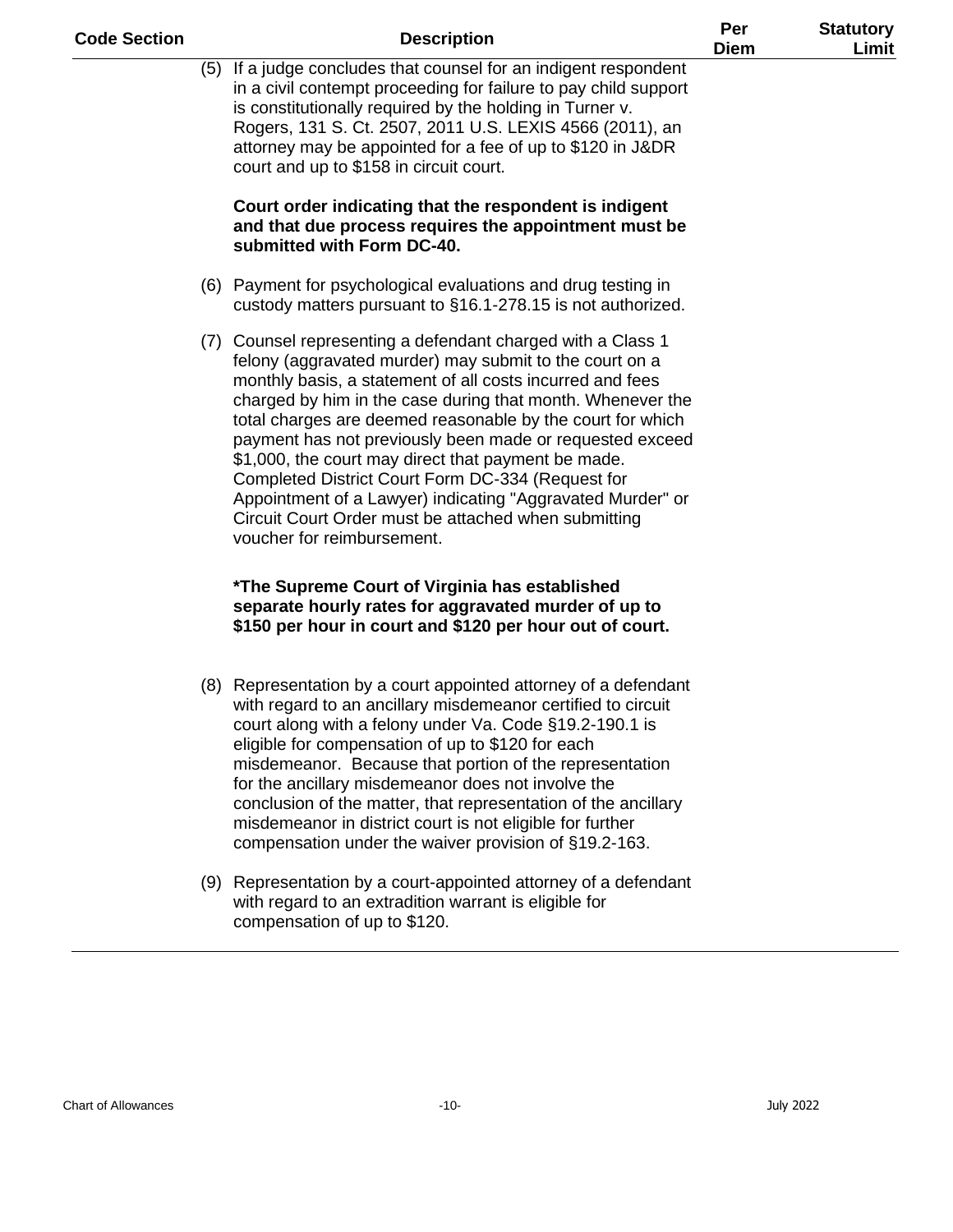| <b>Code Section</b> | <b>Description</b>                                                                                                                                                                                                                                                                                                                         | Per<br><b>Diem</b> | <b>Statutory</b><br>Limit |
|---------------------|--------------------------------------------------------------------------------------------------------------------------------------------------------------------------------------------------------------------------------------------------------------------------------------------------------------------------------------------|--------------------|---------------------------|
| 19.2-164            | Interpreters for non-English speaking persons in criminal cases                                                                                                                                                                                                                                                                            |                    |                           |
|                     | Submit Form DC-44 List of Allowances-Interpreter                                                                                                                                                                                                                                                                                           |                    |                           |
|                     | See Judicial Council Guidelines (copy available online at:<br>http://www.courts.state.va.us/courtadmin/aoc/djs/programs/<br>interpreters/manuals/lep/chapter08.pdf)                                                                                                                                                                        |                    |                           |
|                     | Note: Requests for foreign language translations of written<br>materials should be submitted to the Foreign Language Services<br>Coordinator at the Office of the Executive Secretary to determine<br>whether a staff or contract interpreter/translator is available, prior<br>to arranging for translation services by another provider. |                    |                           |
| 19.2-164.1          | Interpreters for speech impaired or hearing impaired in criminal<br>cases                                                                                                                                                                                                                                                                  |                    |                           |
|                     | <b>Note:</b> Certified interpreters under contract with the Department<br>for the Deaf and Hard-of-Hearing who provide services to any<br>Virginia state court must submit the required paperwork directly<br>to that Department. DO NOT SUBMIT ON FORM DC-40.<br>DEPARTMENT OF DEAF AND HARD-OF-HEARING WILL<br><b>SUBMIT.</b>            |                    |                           |
| 19.2-165.1          | Medical fees for gathering evidence                                                                                                                                                                                                                                                                                                        |                    |                           |
|                     | Request for reimbursement for sexual assault-related PERK or<br>forensic examinations should be submitted to the Criminal<br>Injuries Compensation Fund Payment Coordinator (P O Box<br>26927 Richmond VA 23261)                                                                                                                           |                    |                           |
|                     | Request for reimbursement for forensic examinations for any<br>other authorized purpose should be submitted by the<br>Commonwealth's Attorney or designated victim/witness<br>coordinator to the Supreme Court of Virginia.                                                                                                                |                    |                           |
| 19.2-166            | Court reporters                                                                                                                                                                                                                                                                                                                            |                    |                           |
|                     | Invoice required for any amount over \$500 for one defendant.                                                                                                                                                                                                                                                                              |                    |                           |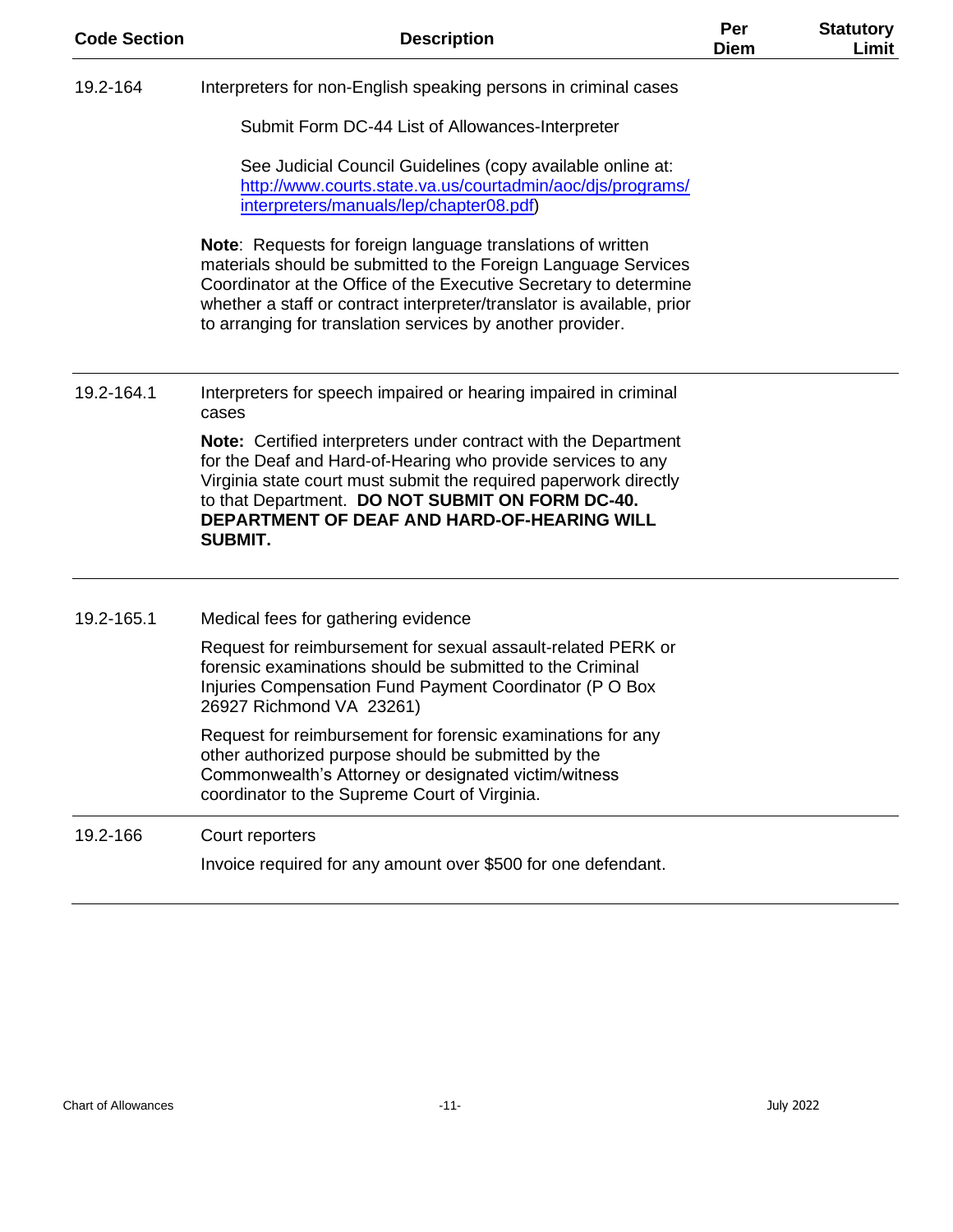| <b>Code Section</b> | <b>Description</b>                                                                                                                                                                                                                                                                                                                                                                                                                                                                                                                                                   | Per<br><b>Diem</b> | <b>Statutory</b><br>Limit |
|---------------------|----------------------------------------------------------------------------------------------------------------------------------------------------------------------------------------------------------------------------------------------------------------------------------------------------------------------------------------------------------------------------------------------------------------------------------------------------------------------------------------------------------------------------------------------------------------------|--------------------|---------------------------|
| 19.2-175            | <b>Compensation of Experts</b>                                                                                                                                                                                                                                                                                                                                                                                                                                                                                                                                       |                    |                           |
|                     | (1) Evaluation of Competency to Stand Trial                                                                                                                                                                                                                                                                                                                                                                                                                                                                                                                          |                    | \$700.00                  |
|                     | (2) Evaluation of Mental Status at the Time of Offense (MSO)                                                                                                                                                                                                                                                                                                                                                                                                                                                                                                         |                    | \$800.00                  |
|                     | (3) Evaluation of Mental Status at the Time of the Offense and<br><b>Competency to Stand Trial</b>                                                                                                                                                                                                                                                                                                                                                                                                                                                                   |                    | \$1,200.00                |
|                     | (4) Pre-sentence Evaluation (Sexual Abnormality)                                                                                                                                                                                                                                                                                                                                                                                                                                                                                                                     |                    | \$1,000.00                |
|                     | Court Appearance - Witness fee (plus mileage at .625/mile)<br>(5)                                                                                                                                                                                                                                                                                                                                                                                                                                                                                                    |                    | \$100/day                 |
|                     | (6) Revocation of Conditional Release (§19.2-182.8)<br><b>Evaluation of Acquitee</b>                                                                                                                                                                                                                                                                                                                                                                                                                                                                                 |                    | \$800.00                  |
|                     | Note:<br>(i) The Supreme Court of Virginia has established the fees listed<br>above as the maximum amount allowed for each evaluation.<br>Form DC-40 MUST identify the service rendered by using the<br>above description or item number.<br>(ii) Court-ordered services to restore competency are not payable<br>from the Criminal Fund.                                                                                                                                                                                                                            |                    |                           |
| 19.2-182            | Attorney fee in proceeding for commitment (criminal)                                                                                                                                                                                                                                                                                                                                                                                                                                                                                                                 |                    | \$150.00                  |
| 19.2-211            | Counsel for special grand jury                                                                                                                                                                                                                                                                                                                                                                                                                                                                                                                                       |                    |                           |
|                     | The Supreme Court of Virginia has established a rate of up to<br>\$90/hour (in and out of court) for non-government attorneys<br>appointed under this code section. Time shall be recorded in<br>increments not greater than .10 hour (6 minutes). The hourly rate<br>for court appointed counsel, including guardians ad litem, is<br>considered to include staff time and office overhead. Therefore,<br>court appointed counsel, including guardians ad litem, should not<br>bill for staff time or office overhead, unless it is expressly<br>authorized by law. |                    |                           |
| 19.2-215            | Costs of multi-jurisdiction grand jury (services provided)                                                                                                                                                                                                                                                                                                                                                                                                                                                                                                           |                    |                           |
|                     | <b>Note:</b> Pursuant to §19.2-205, costs for grand juror per diem and<br>mileage shall be paid from local funds.                                                                                                                                                                                                                                                                                                                                                                                                                                                    |                    |                           |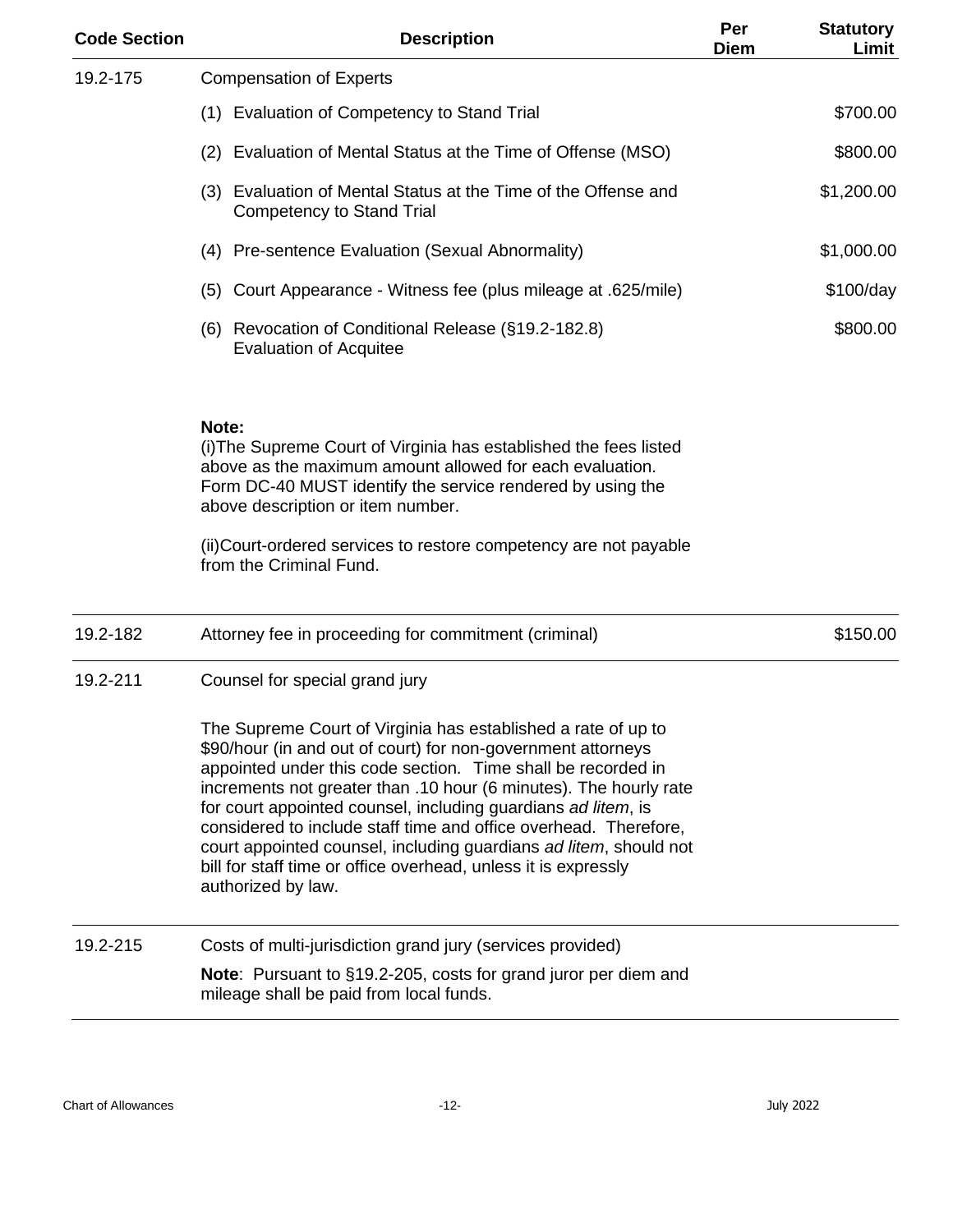| <b>Code Section</b> | <b>Description</b>                                                                                                                                                                                                                                                                                                                                                                                                                                                                                                                                                      | Per<br><b>Diem</b> | <b>Statutory</b><br>Limit    |
|---------------------|-------------------------------------------------------------------------------------------------------------------------------------------------------------------------------------------------------------------------------------------------------------------------------------------------------------------------------------------------------------------------------------------------------------------------------------------------------------------------------------------------------------------------------------------------------------------------|--------------------|------------------------------|
| 19.2-269.1          | Services of sheriff for appearance of inmate as witness (circuit<br>court only)                                                                                                                                                                                                                                                                                                                                                                                                                                                                                         |                    |                              |
| 19.2-301            | Mental Examination - Sexual Abnormality (rates established by<br>the Supreme Court of Virginia)                                                                                                                                                                                                                                                                                                                                                                                                                                                                         |                    | See 19.2-175(4)              |
| 19.2-310.2          | DNA analysis (blood withdrawal) Form CC-1390 required                                                                                                                                                                                                                                                                                                                                                                                                                                                                                                                   |                    |                              |
|                     | (1) The defendant has been convicted of a felony or convicted of<br>a misdemeanor violation of § 16.1-253.2, 18.2-57, 18.2-60.3,<br>18.2-60.4, 18.2-67.4, 18.2-67.4:1, 18.2-67.4:2, 18.2-67.5,<br>18.2-102, 18.2-119, 18.2-121, 18.2-130, 18.2-370.6, 18.2-<br>387, 18.2-387.1, or 18.2-460(E), or adjudicated delinguent on<br>the basis of an act which would be a felony if committed by<br>an adult, but was not sentenced to a period of confinement<br>(e.g., was placed on probation or on suspended execution of<br>sentence, or the sentence was suspended) or |                    |                              |
|                     | (2) The convicted juvenile was remanded to the custody of the<br>sheriff who does not have the resources available,<br>contracted or on staff, and must have the withdrawal<br>conducted by an outside private source.                                                                                                                                                                                                                                                                                                                                                  |                    |                              |
| 19.2-326            | Indigent appeals attorney fee and expenses of appellate court<br>filing                                                                                                                                                                                                                                                                                                                                                                                                                                                                                                 |                    | Set by<br>Appellate<br>Court |
|                     | <b>Note:</b> Appellate court order required for all appeal-related fees<br>and expenses, including printing or briefs.                                                                                                                                                                                                                                                                                                                                                                                                                                                  |                    |                              |
| 19.2-327.1          | Court-appointed attorney-Scientific investigation of human<br>biological evidence                                                                                                                                                                                                                                                                                                                                                                                                                                                                                       |                    |                              |
|                     | Compensation is limited according to the caps set<br>for under Va. Code § 19.2-163 (see above).                                                                                                                                                                                                                                                                                                                                                                                                                                                                         |                    |                              |
| 19.2-330            | Out-of-state witness-compensation of travel expenses                                                                                                                                                                                                                                                                                                                                                                                                                                                                                                                    |                    | .625/mile                    |
| 19.2-332            | Miscellaneous compensable services in a criminal case required<br>by law or court order prior to the service for which no specific<br>compensation is provided                                                                                                                                                                                                                                                                                                                                                                                                          |                    |                              |
|                     | (Court order or other authority required with Form DC-40)                                                                                                                                                                                                                                                                                                                                                                                                                                                                                                               |                    |                              |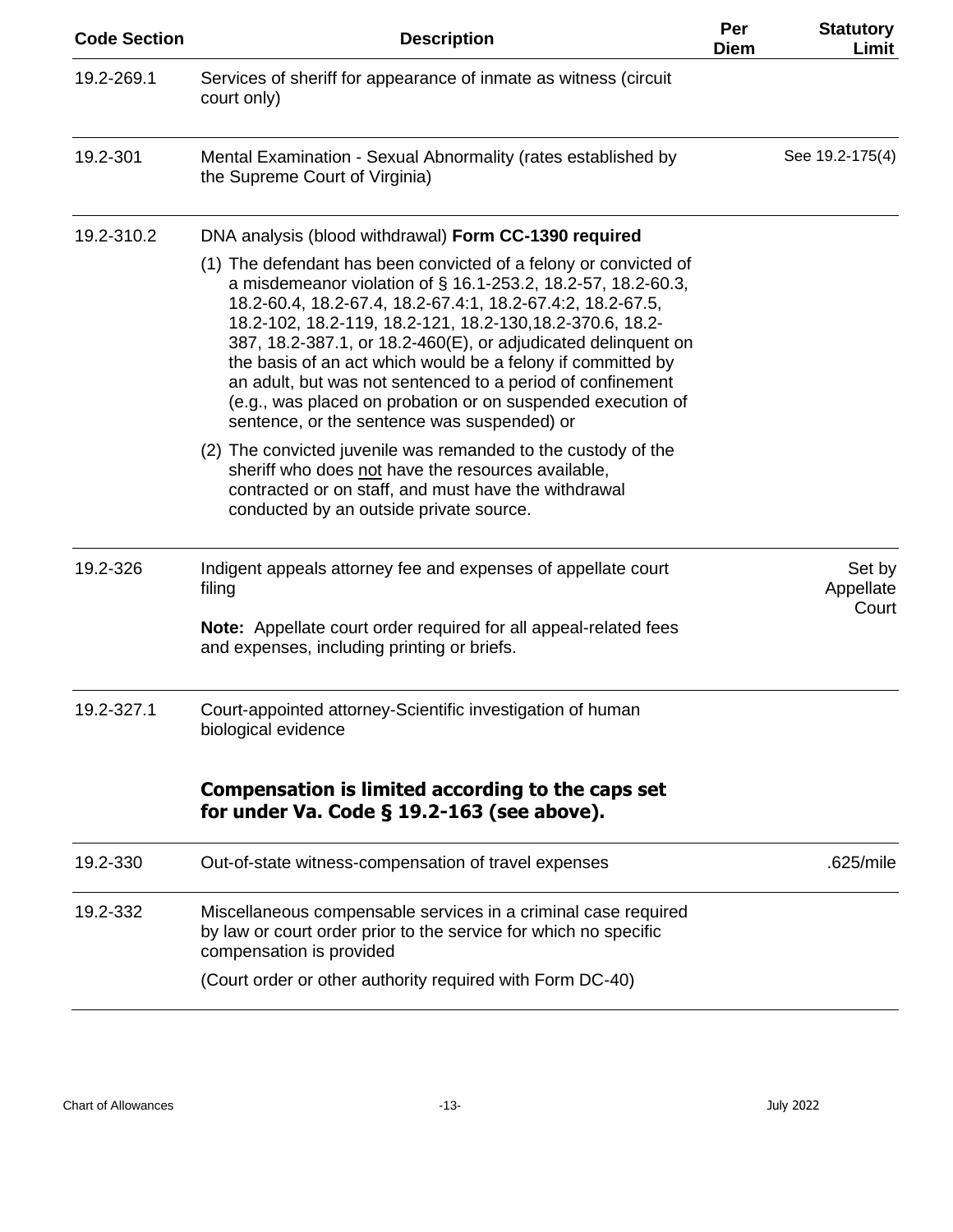| <b>Code Section</b> | <b>Description</b>                                                                                                                                                                                                                                                                                                                                                                                                                                                                                                                                                     | Per<br><b>Diem</b> | <b>Statutory</b><br>Limit   |
|---------------------|------------------------------------------------------------------------------------------------------------------------------------------------------------------------------------------------------------------------------------------------------------------------------------------------------------------------------------------------------------------------------------------------------------------------------------------------------------------------------------------------------------------------------------------------------------------------|--------------------|-----------------------------|
| 19.2-386.12B        | Sale of forfeited property (Actual expenses shall be paid out of<br>the net proceeds. If there are no proceeds or any amount in<br>excess of the proceeds shall be paid by the Criminal Fund)                                                                                                                                                                                                                                                                                                                                                                          |                    |                             |
| 20-49.3             | Blood tests for paternity - HLA blood test (indigent party)<br>(BLOODS TESTS FOR SUPPORT CASES INVOLVING<br>DIVISION OF CHILD SUPPORT ENFORCEMENT (DCSE) NOT<br>PAID BY CRIMINAL FUND - CONTACT DCSE)                                                                                                                                                                                                                                                                                                                                                                  |                    |                             |
| 20-115              | Commitment and sentence for failure to comply with order or<br>decree (payment for court-appointed counsel authorized<br>pursuant to §19.2-163)                                                                                                                                                                                                                                                                                                                                                                                                                        |                    |                             |
|                     | <b>J&amp;DR District Court</b>                                                                                                                                                                                                                                                                                                                                                                                                                                                                                                                                         |                    | \$120.00                    |
|                     | <b>Circuit Court</b>                                                                                                                                                                                                                                                                                                                                                                                                                                                                                                                                                   |                    | \$158.00                    |
| 20-124.4            | Mediation                                                                                                                                                                                                                                                                                                                                                                                                                                                                                                                                                              |                    | \$120.00                    |
|                     | Form DC-40 must be accompanied by Form DC-604.<br>(Any referral that includes both (i) custody or visitation and<br>(ii) child or spousal support shall be considered two separate<br>appointments.)                                                                                                                                                                                                                                                                                                                                                                   |                    | Per Appointment<br>Mediated |
| 32.1-48.03          | Court-appointed counsel fee for isolation hearing upon petition in<br>general district court; temporary detention (plus necessary<br>expenses)                                                                                                                                                                                                                                                                                                                                                                                                                         |                    | \$75.00                     |
| 32.1-48.04          | Court-appointed counsel fee for isolation hearing upon appeal to<br>circuit court (plus necessary expenses)                                                                                                                                                                                                                                                                                                                                                                                                                                                            |                    | \$150.00                    |
| 37.2-906            | Sexually Violent Predator - Court-appointed attorney                                                                                                                                                                                                                                                                                                                                                                                                                                                                                                                   |                    |                             |
|                     | The Supreme Court of Virginia has established a rate of up to<br>\$90/hour in and out of court, with cap of \$5,000 for a bench trial<br>or \$6,000 for a jury trial. Time shall be recorded in increments<br>not greater than .10 hour (6 minutes). The hourly rate for court<br>appointed counsel, including guardians ad litem, is considered to<br>include staff time and office overhead. Therefore, court<br>appointed counsel, including guardians ad litem, should not bill<br>for staff time or office overhead, unless it is expressly authorized<br>by law. |                    |                             |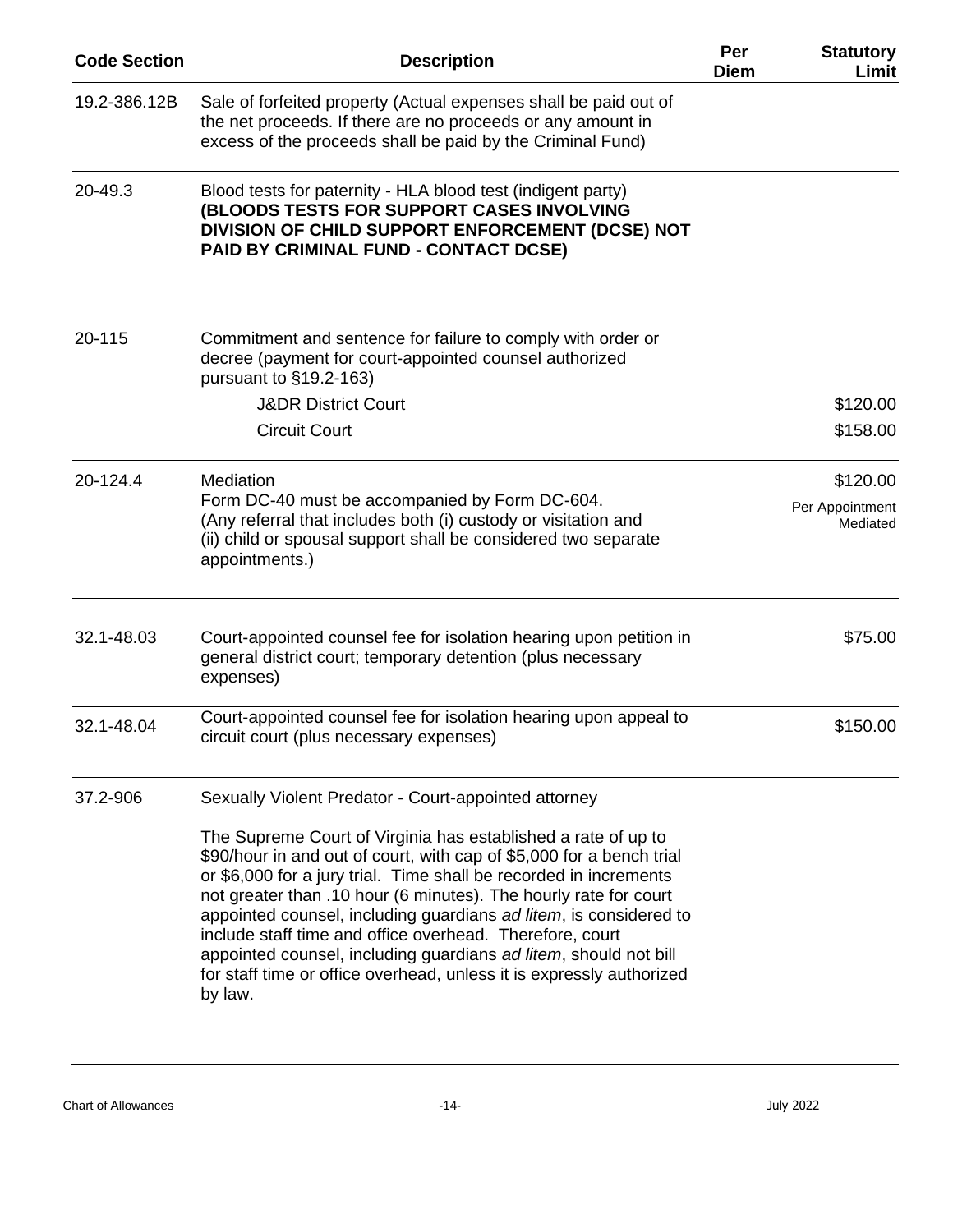| <b>Code Section</b> | <b>Description</b>                                                                                                                                                                                                                                                           | Per<br><b>Diem</b> | <b>Statutory</b><br>Limit |
|---------------------|------------------------------------------------------------------------------------------------------------------------------------------------------------------------------------------------------------------------------------------------------------------------------|--------------------|---------------------------|
| 37.2-907            | Sexually Violent Predator - Appointment of Experts                                                                                                                                                                                                                           |                    |                           |
|                     | Statutory cap for evaluation is \$5,000; however, pursuant to<br>statutory direction, after consultation with the Department of<br>Behavioral Health and Developmental Services, the Supreme<br>Court has established a guideline of \$2,500 for a typical<br>evaluation.    |                    |                           |
|                     | This amount does not include daily fee for appearance as<br>witness (\$750) or allowance for mileage (.625/mile).                                                                                                                                                            |                    |                           |
|                     | Daily fee for required appearance in court as witness.                                                                                                                                                                                                                       |                    | \$750.00                  |
| 46.2-301.1          | Administrative impoundment of motor vehicle                                                                                                                                                                                                                                  |                    |                           |
|                     | There are three situations in which there is a statutory<br>authorization for reimbursement by the Commonwealth of<br>Virginia. No reimbursement from the Criminal Fund<br>will be made unless Form DC-40 has been submitted with the<br>following supporting documentation: |                    |                           |
|                     | (1) A bill from the storage company or a receipt from the person<br>who incurred the cost of impoundment, and                                                                                                                                                                |                    |                           |
|                     | (2) Either a copy of the court order, Form DC-499, with the block<br>checked: "No probable cause for arrest or warrant" or else a<br>copy of the underlying charge reflecting the dismissal of the<br>charge, a reduced charge or an acquittal.                              |                    |                           |
|                     | (3) Indication that a lien holder repossesses or removes vehicle<br>from storage pursuant to security agreement.                                                                                                                                                             |                    |                           |
| 46.2-1209           | Unattended or immobile vehicle (daily towing, storage and<br>recovery fees when identity of violator unknown or no violation)                                                                                                                                                |                    |                           |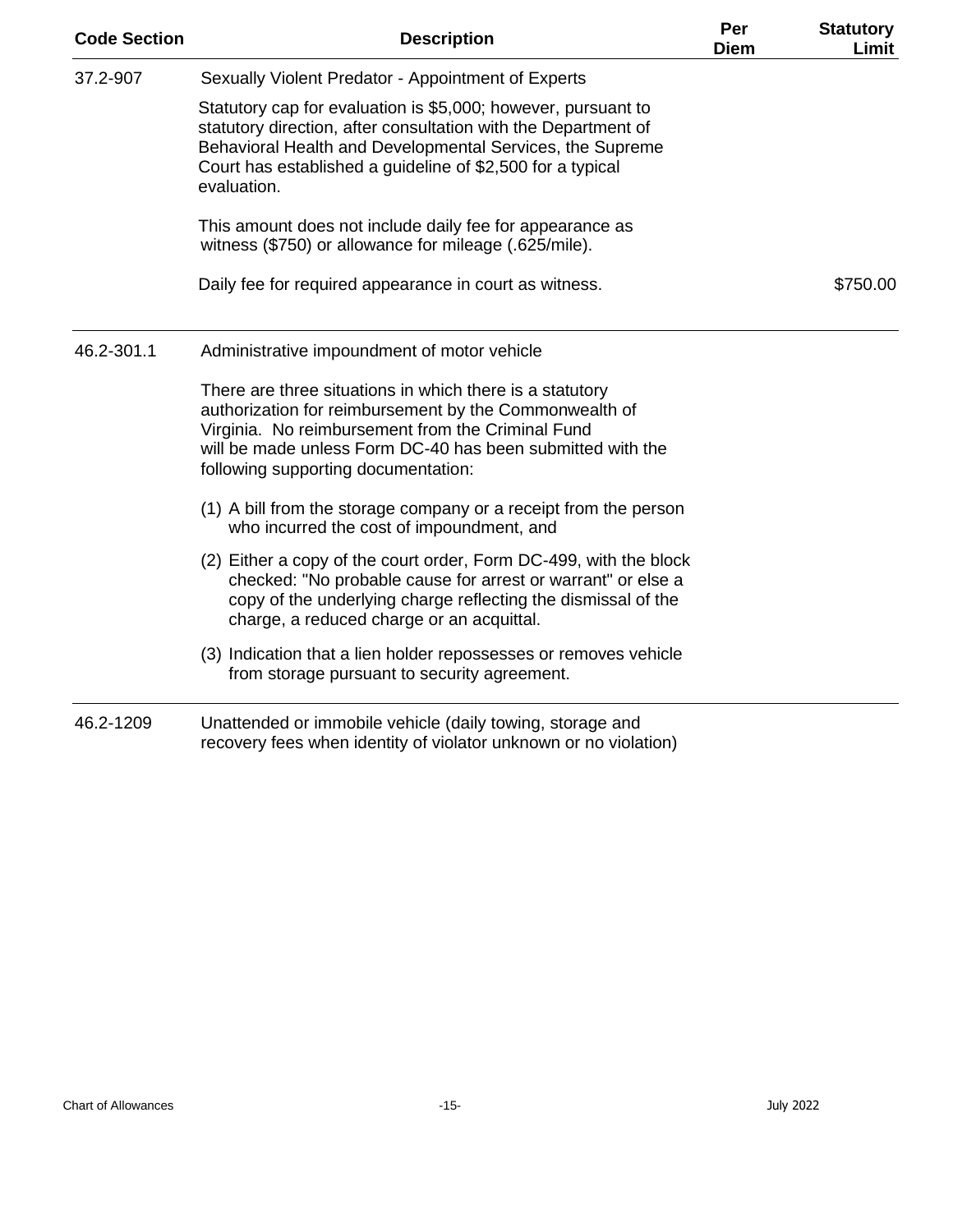| <b>Code Section</b> | <b>Description</b>                                                                                                                                                                                                                                                                                                                                                                                                                                                                                                                          | Per<br><b>Diem</b> | <b>Statutory</b><br>Limit |
|---------------------|---------------------------------------------------------------------------------------------------------------------------------------------------------------------------------------------------------------------------------------------------------------------------------------------------------------------------------------------------------------------------------------------------------------------------------------------------------------------------------------------------------------------------------------------|--------------------|---------------------------|
| 53.1-40             | Court-appointed attorney for consultation with indigent prisoners                                                                                                                                                                                                                                                                                                                                                                                                                                                                           |                    |                           |
|                     | Approved Rate (2014 Appropriations Act) – Up to \$55/hour with<br>a maximum per diem compensation of \$200 except in cases<br>where the appointed attorney is appointed to represent indigent<br>prisoners at more than one state prison, and in such cases their<br>billing shall be capped monthly at \$6,000.                                                                                                                                                                                                                            |                    |                           |
|                     | Number of inmates consulted must be attached. Time shall be<br>recorded in increments not greater than .10 hour (6 minutes).<br>The hourly rate for court appointed counsel, including guardians<br>ad litem, is considered to include staff time and office overhead.<br>Therefore, court appointed counsel, including guardians ad litem,<br>should not bill for staff time or office overhead, unless it is<br>expressly authorized by law.                                                                                              |                    |                           |
| 53.1-165            | Revocation of parole, or post release supervision of felon                                                                                                                                                                                                                                                                                                                                                                                                                                                                                  |                    |                           |
| 53.1-205            | Felonies by prisoners                                                                                                                                                                                                                                                                                                                                                                                                                                                                                                                       |                    |                           |
| 53.1-210            | Agreement on Detainer and transportation of an out- of-state<br>witness who is a prisoner in another state.                                                                                                                                                                                                                                                                                                                                                                                                                                 |                    |                           |
|                     | Original receipts required. Form VI or other authority from the<br>Attorney General or court order required.                                                                                                                                                                                                                                                                                                                                                                                                                                |                    |                           |
| 63.2-1203           | Court-appointed attorney for birth parent withholding consent to<br>adoption                                                                                                                                                                                                                                                                                                                                                                                                                                                                |                    | \$158.00                  |
|                     | Guardian ad litem for birth parent under a disability or for child:<br>charge the parties (state will not pay)                                                                                                                                                                                                                                                                                                                                                                                                                              |                    |                           |
|                     | Court order indicating that birth parent is indigent is required.                                                                                                                                                                                                                                                                                                                                                                                                                                                                           |                    |                           |
| 63.2-1609           | Guardian ad litem - Emergency order for protective services -<br>indigent adult only                                                                                                                                                                                                                                                                                                                                                                                                                                                        |                    |                           |
|                     | The Supreme Court of Virginia's established rate of up to<br>\$75/hour in court and \$55/hour out of court for guardians ad<br>litem applies. Time shall be recorded in increments not greater<br>than .10 hour (6 minutes). The hourly rate for court appointed<br>counsel, including guardians ad litem, is considered to include<br>staff time and office overhead. Therefore, court appointed<br>counsel, including guardians ad litem, should not bill for staff<br>time or office overhead, unless it is expressly authorized by law. |                    |                           |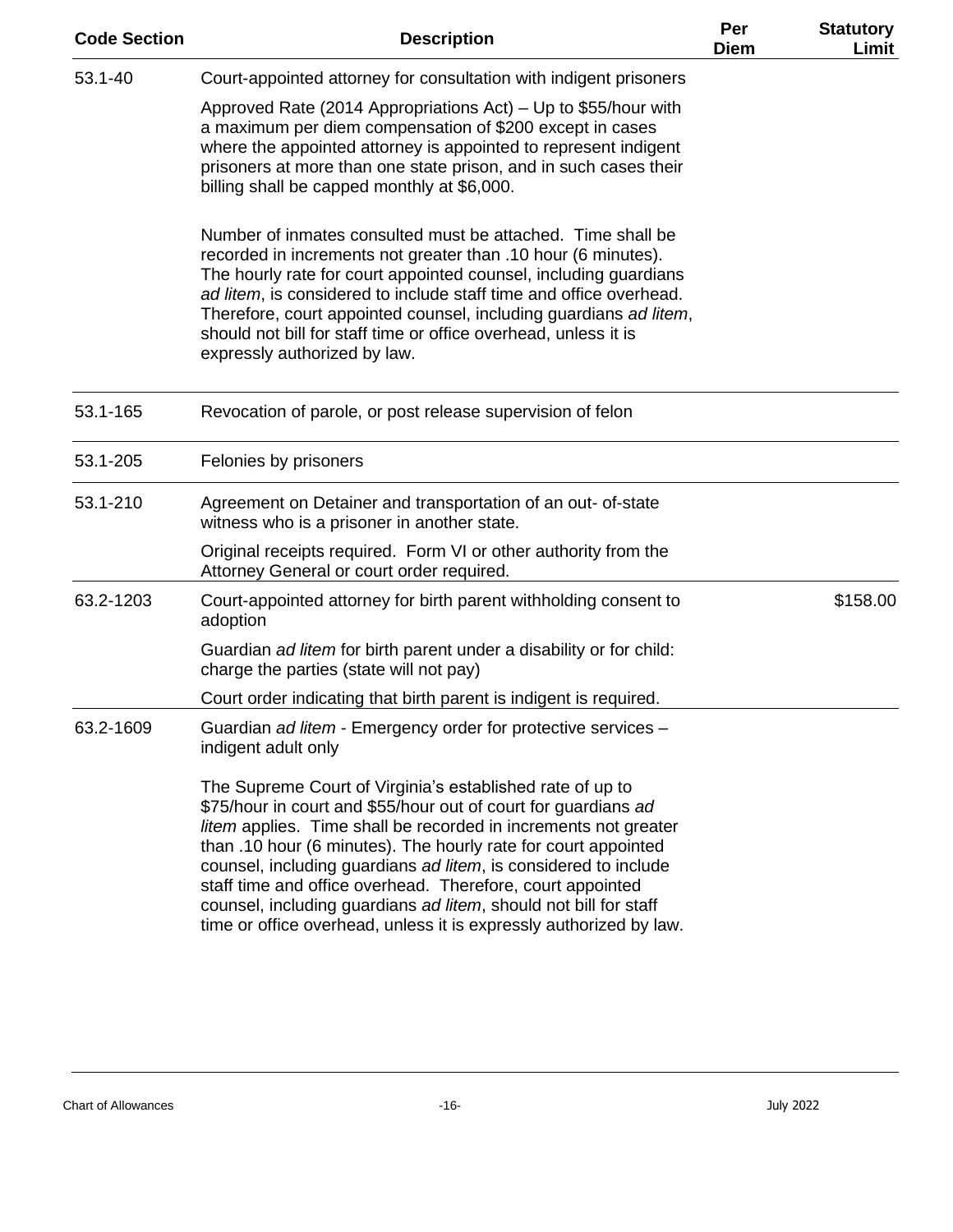| <b>Code Section</b> | <b>Description</b>                                                                                                                                                                                                                                                                                                                                                                                                                                                                                                                                                                                                        |  | <b>Statutory</b><br>Limit |
|---------------------|---------------------------------------------------------------------------------------------------------------------------------------------------------------------------------------------------------------------------------------------------------------------------------------------------------------------------------------------------------------------------------------------------------------------------------------------------------------------------------------------------------------------------------------------------------------------------------------------------------------------------|--|---------------------------|
| 64.2-2008           | Guardians and Conservators (fees and costs)                                                                                                                                                                                                                                                                                                                                                                                                                                                                                                                                                                               |  |                           |
|                     | The Supreme Court of Virginia's established rate of up to<br>\$75/hour in court and \$55/hour out of court for guardians ad<br>litem applies. Time shall be recorded in increments not greater<br>than .10 hour (6 minutes).) The hourly rate for court appointed<br>counsel, including guardians ad litem, is considered to include<br>staff time and office overhead. Therefore, court appointed<br>counsel, including guardians ad litem, should not bill for staff<br>time or office overhead, unless it is expressly authorized by law.<br>Court order indicating that incapacitated person is indigent<br>required. |  |                           |
|                     | Payment by Commonwealth of petitioner's attorney's fees is not<br>authorized.                                                                                                                                                                                                                                                                                                                                                                                                                                                                                                                                             |  |                           |
| State Budget        | Habeas Corpus                                                                                                                                                                                                                                                                                                                                                                                                                                                                                                                                                                                                             |  |                           |
|                     | All expenses must be itemized. Number of miles traveled must<br>be specified. Receipts required where applicable.                                                                                                                                                                                                                                                                                                                                                                                                                                                                                                         |  |                           |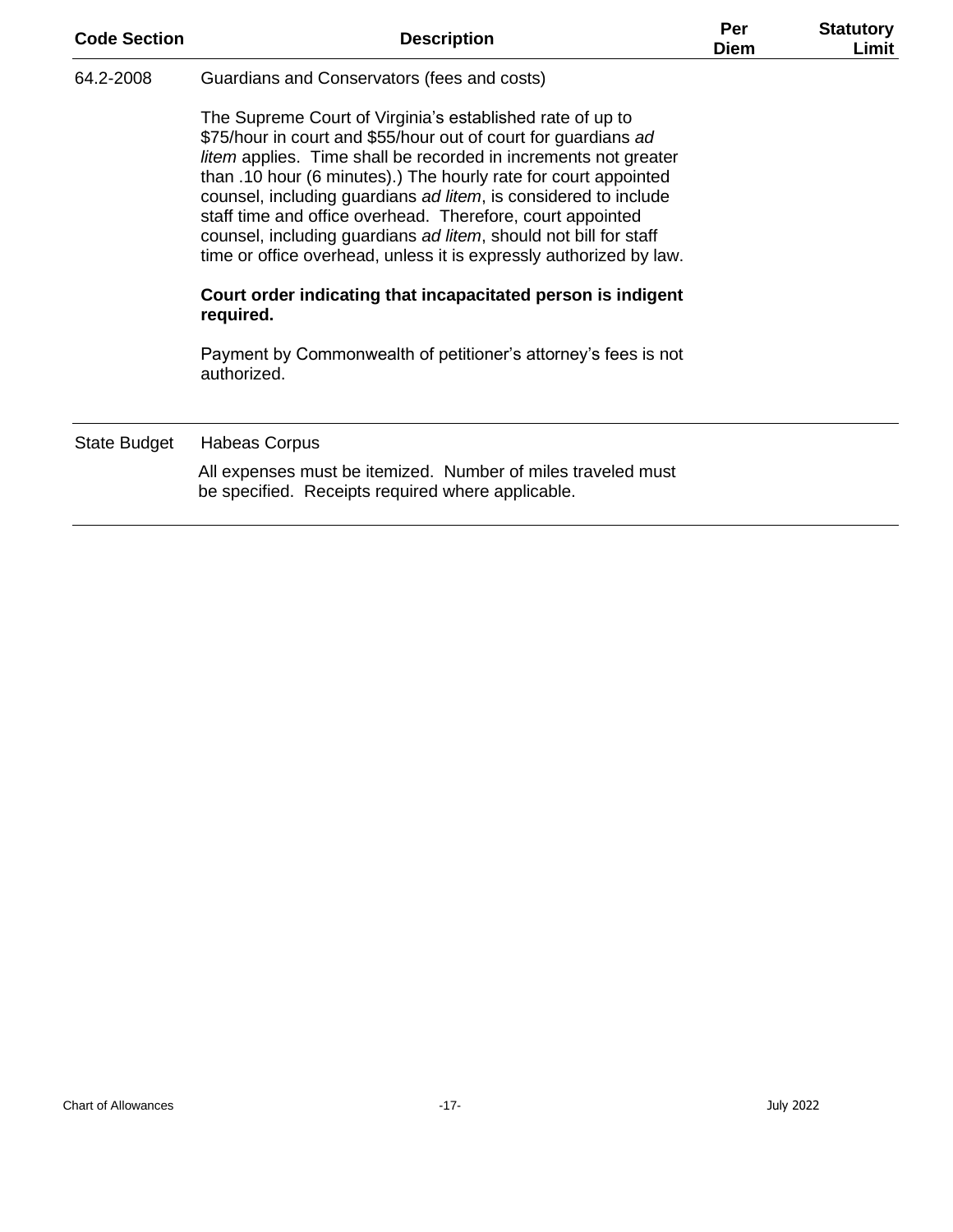## **General Information and Instructions**

Section 19.2-163 of the Code of Virginia provides the following fees for court-appointed counsel:

| Court                                                                                                                                                        | Charge*                                                                                                 | <b>Statutory</b><br>Fee | Supplemental<br><b>Statutory Waiver</b><br><b>Amount</b> | <b>Fee for Additional</b><br><b>Waiver</b> |  |  |  |
|--------------------------------------------------------------------------------------------------------------------------------------------------------------|---------------------------------------------------------------------------------------------------------|-------------------------|----------------------------------------------------------|--------------------------------------------|--|--|--|
| <b>District</b>                                                                                                                                              | Misdemeanor                                                                                             | \$120                   | Up to \$120                                              | Discretion of Court                        |  |  |  |
| Juvenile and<br><b>Domestic Relations</b><br><b>District</b>                                                                                                 | Delinquency -<br>Equivalent to<br>Misdemeanor or<br>Felony, Class III to VI                             | \$120                   | Up to \$120                                              | Discretion of Court                        |  |  |  |
| Juvenile and<br>Domestic Relations<br><b>District</b>                                                                                                        | Delinquency $-$<br>Equivalent to Felony,<br>Class II, or Probation<br>Violation for Felony,<br>Class II | \$120                   | Up to \$650                                              | Discretion of Court                        |  |  |  |
| <b>District</b>                                                                                                                                              | Felony, Class III to VI<br>resolved in District<br>Court                                                | \$445                   | Up to \$155                                              | Discretion of Court                        |  |  |  |
| <b>District</b>                                                                                                                                              | Felony, Class II,<br>resolved in District<br>Court                                                      | \$1,235                 | Up to \$850                                              | Discretion of Court                        |  |  |  |
| Circuit                                                                                                                                                      | Misdemeanor                                                                                             | \$158                   | Not Available                                            | Discretion of Court                        |  |  |  |
| Circuit                                                                                                                                                      | Delinguency                                                                                             | \$158                   | Not Available                                            | Discretion of Court                        |  |  |  |
| Circuit                                                                                                                                                      | Felony, Class III to VI                                                                                 | \$445                   | Up to \$155                                              | Discretion of Court                        |  |  |  |
| Circuit                                                                                                                                                      | Felony, Class II                                                                                        | \$1,235                 | Up to \$850                                              | Discretion of Court                        |  |  |  |
| *Defense of an unclassified felony punishable by 20 years or less is compensated as a Felony class III or IV<br>felony; by more than 20 years as a Class II. |                                                                                                         |                         |                                                          |                                            |  |  |  |

Fee waivers may only be approved by the court in which the case is concluded.

The General Assembly has authorized the above schedule for compensation for an attorney appointed by the court in a case other than a Class 1 felony. If co-counsel (more than one attorney) is appointed to represent a defendant at the same time, then co-counsel shall share the statutory fee, supplemental statutory waiver amount, and fee for additional waiver permitted for one attorney. In the circuit court, court-appointed counsel who is granted leave of court to withdraw and who terminates the representation prior to conclusion of the case, is eligible for the statutory fee and the supplemental statutory waiver amount but is ineligible for a fee for additional waiver.

Upon submission by counsel of a detailed accounting of time expended for court-appointed representation,  $1$  the court in its discretion and subject to guidelines issued by the Executive Secretary of the Supreme Court of Virginia may waive the limitation of the statutory fee and authorize additional compensation up to the supplemental statutory waiver amount when the effort expended by counsel, the time reasonably necessary for the particular representation, the novelty and difficulty of the issues, or other circumstances warrant such a waiver.

<sup>1</sup>Time shall be recorded in increments not greater than .10 hour (6 minutes). The hourly rate for court appointed counsel, including guardians *ad litem*, is considered to include staff time and office overhead. Therefore, court appointed counsel, including guardians *ad litem*, should not bill for staff time or office overhead, unless it is expressly authorized by law.